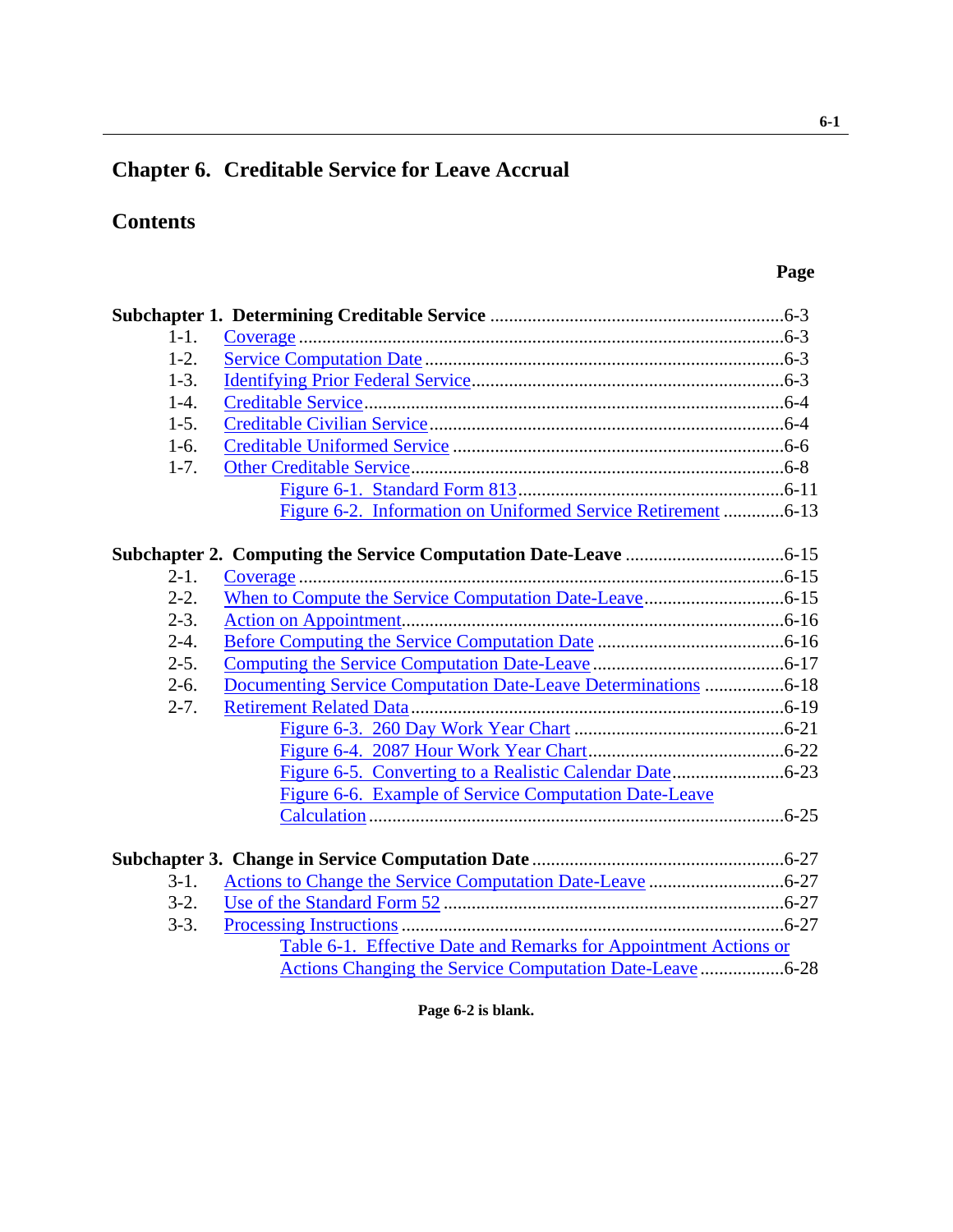## <span id="page-1-0"></span>**Chapter 6. Creditable Service for Leave Accrual**

#### **Subchapter 1. Determining Creditable Service**

#### **1-1. Coverage.**

**a.** This subchapter covers procedures for determining creditable service for leave accrual purposes. It explains how to:

(1) Identify prior service;

(2) Verify prior service; and

(3) Determine if prior service is creditable for leave.

**b.** Subchapter 2 explains how to compute a Service Computation Date for leave. Subchapter 3 explains when and how to process a personnel action to document a change in a Service Computation Date.

**c.** Information on determining creditable service for other purposes is found in other issuances. These include:

(1) **[The CSRS and FERS Handbook](http://www.opm.gov/retire/pubs/handbook/hod.htm)** service credit for retirement;

(2) the **[Restructuring Information](http://www.opm.gov/employ/html/restruct.htm)  [Handbook](http://www.opm.gov/employ/html/restruct.htm)** and **[title 5, Code of Federal](http://www.gpoaccess.gov/cfr/index.html)  [Regulations](http://www.gpoaccess.gov/cfr/index.html)**, (CFR) part 351 - service credit for reduction in force;

(3) the **[Code of Federal Regulations](http://www.gpoaccess.gov/cfr/index.html)** (CFR) - creditable service for:

(a) within-grade increases in 5 CFR 531 and 532;

(b) tenure in 5 CFR 315; and

(c) initial and supervisory probationary periods in 5 CFR 315.

#### **1-2. Service Computation Date**

A Service Computation Date (SCD) is a date, either actual or constructed, that is used to determine benefits and is generally based on how long the person has been in the Federal Service. The SCD-Leave is used to determine the rate at which an employee accrues annual leave - 4, 6, or 8 hours per pay period - depending on the

amount of service creditable for leave accrual purposes; however, it is not used to determine the accrual rate for employees occupying positions which are subject to sections 5376 or 5383 of title 5, United States Code, or a pay system equivalent to either of the sections referenced as determined by OPM. Such employees accrue 8 hours of annual leave per pay period pursuant to section 6303(f), title 5, United States Code. (See [http://www.opm.gov/oca/leave/html/sesannu](http://www.opm.gov/oca/leave/html/sesannual.asp) [al.asp\)](http://www.opm.gov/oca/leave/html/sesannual.asp). Agencies must establish an SCD-Leave for each employee at appointment, whether or not the employee is eligible to earn leave. To establish the SCD, the agency must identify the employee's prior Federal service, verify such service, determine how much, if any, of the service is creditable for leave accrual purposes, and then compute the SCD.

### **1-3. Identifying Prior Federal Service.**

**a. Application.** Review the employee's application or resume to identify any prior Federal service. Federal service includes civilian and military service.

**b. Standard Form 144.** Ask each appointee to complete the Standard Form 144, Statement of Prior Federal Service. This allows the employee to supplement the Federal service listed on his or her application.

**c. Optional Form 306.** Use information from the Optional Form 306, Declaration for Federal Employment, to determine if the employee is a military retiree.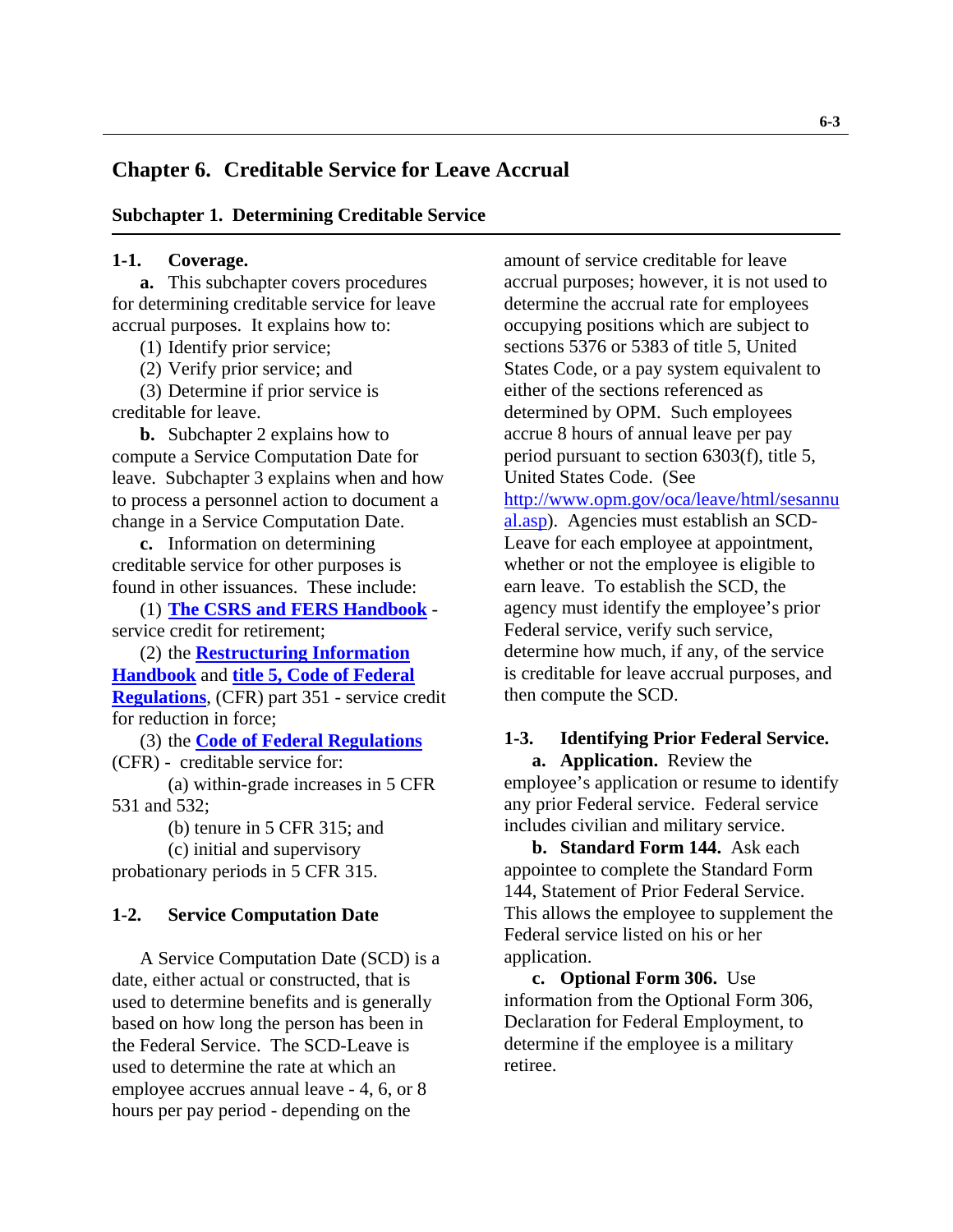#### <span id="page-2-0"></span>**1-4. Creditable Service.**

Section 6303 of title 5, United States Code, sets the rules for crediting service for annual leave accrual. The law states: "In determining years of service, an employee is entitled to credit for all service of a type that would be creditable under section 8332, regardless of whether or not the employee is covered by subchapter III of chapter 83, and for all service which is creditable by virtue of subsection (e). Creditable service falls into three general categories:

- service as a civilian employee, that is, service under a Federal appointment performing Federal functions under Federal supervision;
- active duty in the uniformed services; and
- other service made creditable by specific legislation.

#### **1-5. Creditable Civilian Service**

**a. Types of Service.** All civilian service that is *potentially* creditable for Civil Service Retirement Service (CSRS) purposes is also creditable for leave accrual. Potentially creditable includes service that could be credited if the employee made deposits to the Retirement fund. Such deposits are *not* required before the employee gets credit for leave accrual purposes. Creditable civilian service for leave accrual includes service:

(1) under a Federal appointment as defined in section 2105 of title 5, United States Code, whether in the competitive, excepted, or Senior Executive Service.

(2) covered by CSRS or Federal Employees' Retirement System (FERS) retirement deductions, including service for which the employee received a refund of the retirement deductions.

(3) under other Federal retirement systems as long as the individual *could* obtain a refund of his or her deductions under that system and deposit them in the CSRS fund. Civilian service under systems where the employee *cannot* withdraw contributions, such as the DC Police and Firefighter System and the Financial Institutions Retirement Fund, is *not* creditable.

(4) listed in Chapter 20, Subchapter 20A of **[The CSRS and FERS Handbook](http://www.opm.gov/retire/pubs/handbook/hod.htm)**. This chapter contains detailed information on civilian service that is creditable for retirement purposes. Civilian service creditable for civil service retirement under section 8332 of title 5, United States Code, is also creditable for leave.

**b. Amount of Service to be Credited.** In general, employees get a day of credit for each day of full time or part time service. Elapsed calendar time is the maximum time that can be credited. For example, if an employee has two part time appointments from January 1, 1998, thru March 31, 1998, credit is limited to three months. Special rules apply to short separations, absence for uniformed service or compensable injury, periods of nonpay/nonduty status, and service on an intermittent work schedule.

(1) *Separations* of three calendar days or less between two periods of creditable civilian service are to be credited. The separation period is treated as a continuation of the first period of service.

(2) Employees who are absent because of *uniformed service or compensable injury* are entitled to be treated as though they had never left. The regulations governing restorations to duty after uniformed service or compensable injury are in part 353 of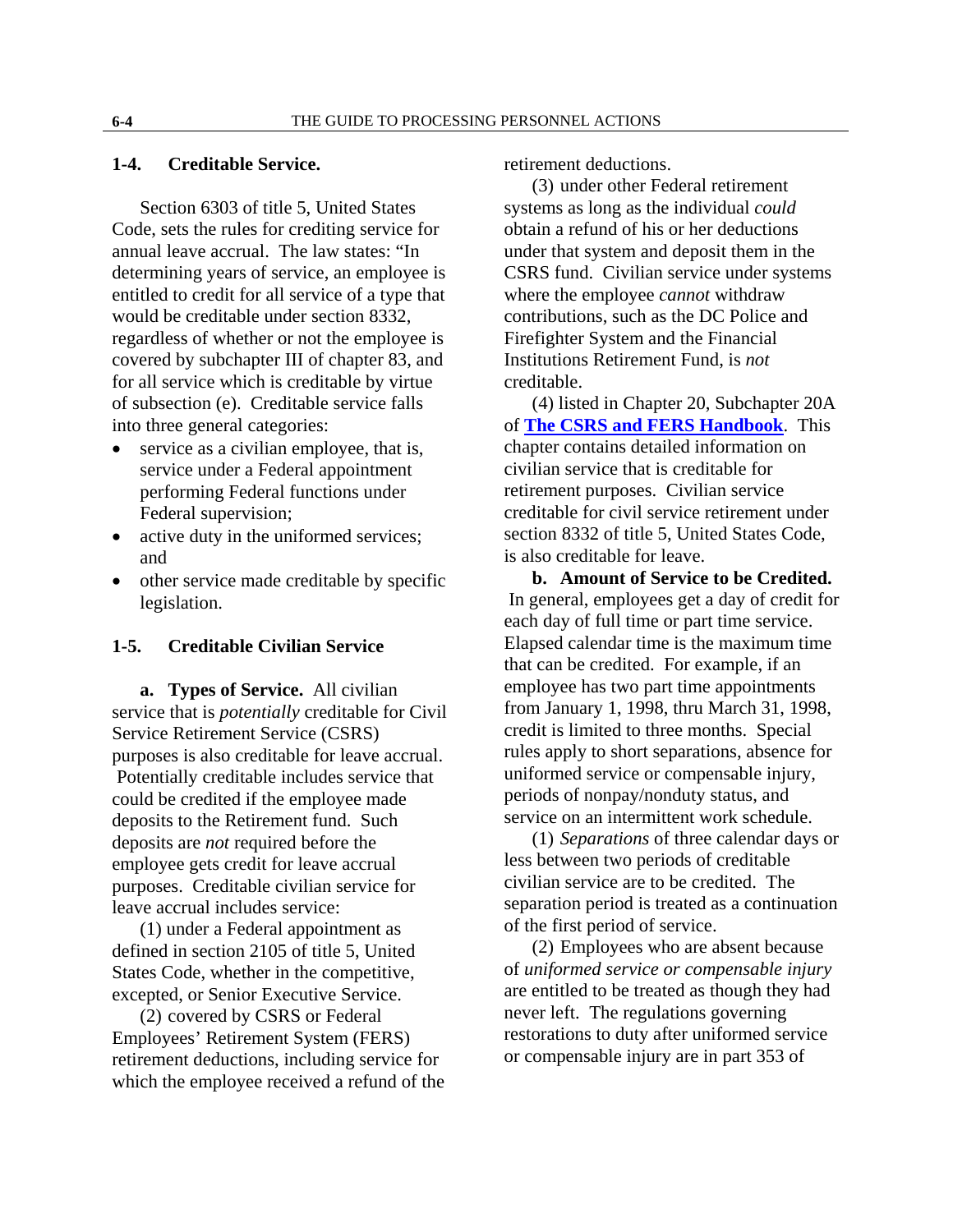title 5, Code of Federal Regulations (CFR). A person who is reemployed under 5 CFR 353 receives credit for the entire period of his or her absence, that is, the entire period from the time the employee left until he or she was restored or reemployed.

 (3) Periods of *nonpay/nonduty status* are credited to a maximum of six months per calendar year. Examples of nonpay/nonduty time include leave without pay, furlough, suspension, and placement in nonpay status.

 This limit does not apply to employees who are absent because of uniformed service or compensable injury. Periods of leave without pay for uniformed service or compensable injury are fully creditable for leave accrual.

(4) *Intermittent* service is service without a prearranged regularly scheduled tour of duty; this was also known as WAE or when actually employed service. Only the days or hours in pay or work status are credited for periods of intermittent service. The credit cannot exceed the calendar time of the period involved. For example, an intermittent employee who worked 100 hours in a 2 week period may not be credited with more than 2 weeks of service. Before 1980, on-call or seasonal work was differentiated from intermittent work by a remark on the Standard Form (SF) 50 or in the employment agreement that indicated that "Service credit...for leave accrual continues up to a maximum of six months per calendar year." If this or a similar remark is not shown on the SF 50 or the employment agreement, the service is treated as intermittent.

### **c. Verifying Creditable Civilian Service.**

(1) Official Personnel Folder. If the application or Standard Form 144 indicates

prior civilian Federal service, follow the procedures in the Operating Manual, **[The](http://www.opm.gov/feddata/persdoc.asp)  [Guide to Personnel Recordkeeping](http://www.opm.gov/feddata/persdoc.asp)**, to request the employee's Official Personnel Folder. The Folder should include the documents used to verify prior service during the employee's last appointment. **[The Guide to Personnel Recordkeeping](http://www.opm.gov/feddata/persdoc.asp)** also contains instructions for requesting transcripts of service for civilian employment not under the Office of Personnel Management's recordkeeping authority and for reconstructing Official Personnel Folders that have been lost.

(2) Postal Service Temporary Christmas Employment. Most Postal Service employment will be documented in the Postal Official Personnel Folder. The Postal Service does not create a personnel folder for temporary Christmas employees. To verify this employment, contact the Post Office where the employee worked or use payroll records. Payroll records can be obtained from: National Personnel Records Center, 111 Winnebago Street, St. Louis, MO 63118.

(3) Affidavits. If the agency is unable to locate any records that can be used to reconstruct an employee's folder, the agency can use other evidence to give credit for *civilian* service *for leave accrual purposes only*. In these cases, the burden of proof is on the person claiming service. Other evidence can include travel orders, payroll cards, credit reports that show the Federal employment, or affidavits. Affidavits are required from the employee and at least two other people who were in a position to know the facts of the employment, such as former supervisors. The affidavits must be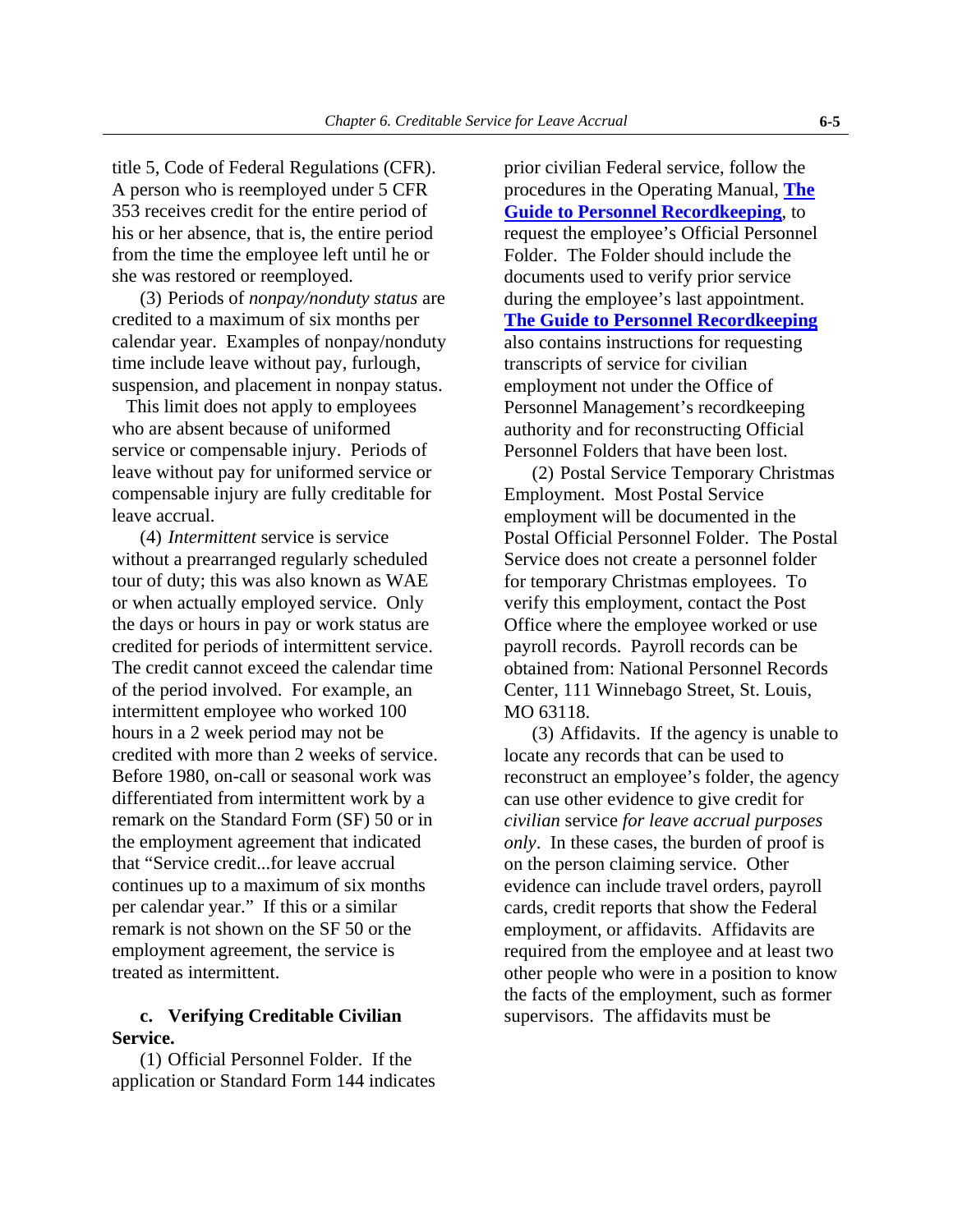<span id="page-4-0"></span>notarized. Future employers will accept service verified by affidavit as they would any other service verified by a prior employer.

#### **1-6. Creditable Uniformed Service.**

**a. General Rule.** To be creditable for leave accrual purposes, uniformed service must have:

(1) ended honorably. That includes: an honorable discharge or a discharge under honorable conditions (general) or transfer to the inactive reserves under honorable conditions.

#### **and**

(2) been active duty in a uniformed service.

(a) The uniformed services consist of the Armed Forces (Army, Navy, Air Force, Marine Corps, Coast Guard) plus the commissioned officer corps of the Public Health Service and the National Oceanic and Atmospheric Administration.

(b) Active duty is full time duty in the Armed Forces. In the Reserves this would include active duty for training but not weekly or monthly assemblies or drills. National Guard duty must be active duty in the service of the United States under title 10, United States Code, or under a call by the President or Secretary of Defense. National Guard service or training under the call of the Governor of a State or performed for a State under title 32, United States Code, is *not* creditable.

**b. Restrictions on Credit for Military Retirees.** Section 6303 of title 5, United States Code, restricts the amount of leave accrual credit military retirees receive for their active duty service. This section contains specific language on the treatment of uniformed service for leave accrual purposes and differs from the way this service is treated for civil service retirement purposes. This is an exception to the general rule that ties service credit for retirement and leave accrual.

(1) Definition of military retiree. For leave accrual purposes, a military retiree is any member or former member of the uniformed services who is entitled, under statute, to retired, retirement, or retainer pay on account of service as a member. Uniformed services retirees include persons on their service's Temporary Disability Retirement List (TDRL) and Navy and Marine Corps personnel who have been transferred to the Fleet Reserve. Note that the definition is based on an *entitlement*; waiving the actual pay has no impact on whether the person is a military retiree.

(2) Exemptions from the restrictions. Military retirees may receive credit for all active military service **only** if one of the following three conditions is met:

(a) the uniformed services retirement was based on disability that *either* resulted from an injury or disease received in the line of duty as a direct result of armed conflict *or* was caused by an instrumentality of war and was incurred in the line of duty during a period of war as defined in sections 101 and 301 of title 38, United States Code.

(b) the uniformed services retiree was employed in a civilian position subject to the Leave Act on November 30, 1964, and has been continuously employed without a break in service of more than 30 days since that date.

(c) the individual first becomes eligible for a uniformed services annuity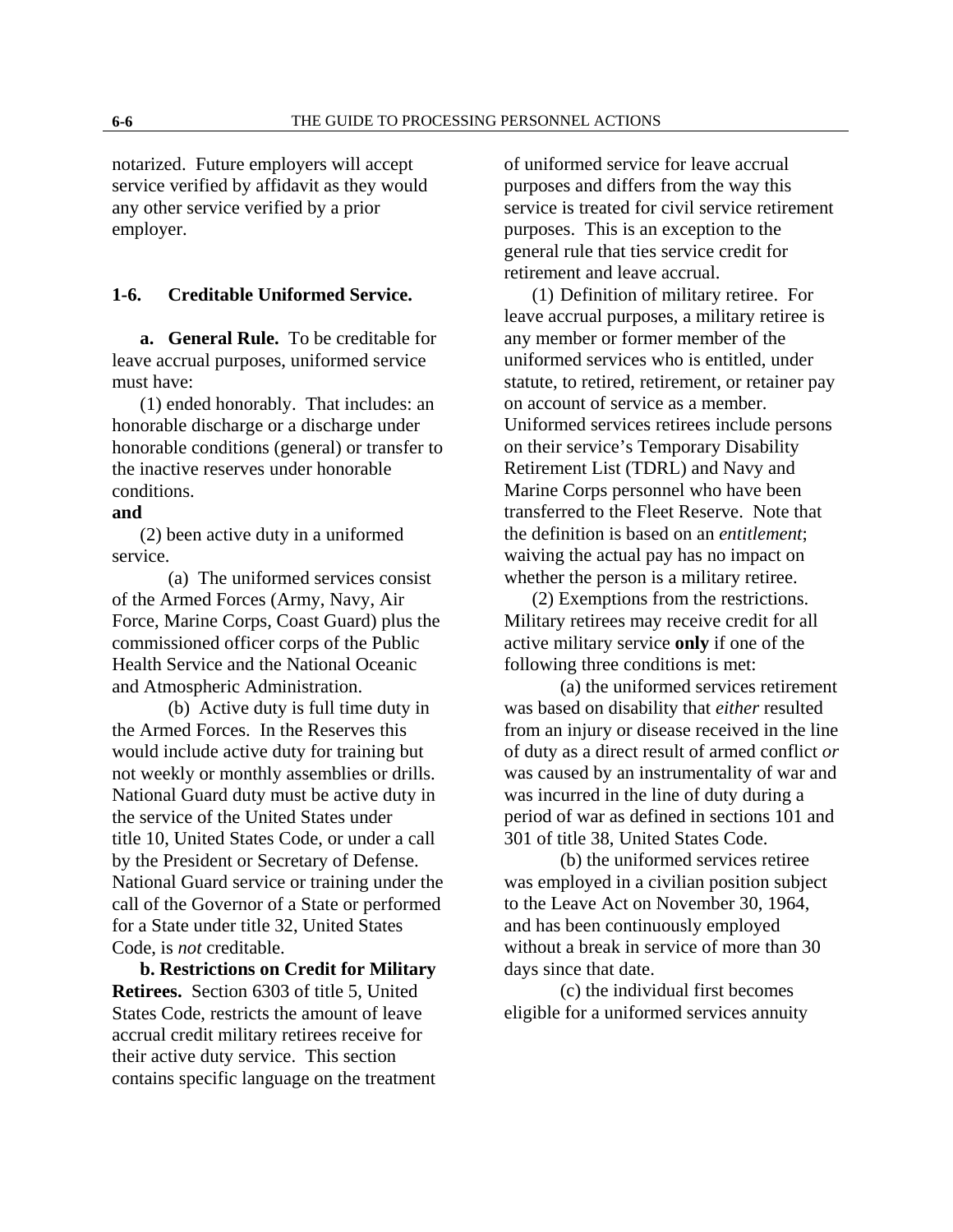while serving as a civilian employee. This includes reservists who qualify for an annuity, as well as employees who are recalled to active duty, qualify for uniformed services retirement, and then are restored to Federal civilian employment. *This exemption applies only to the current period of civilian employment.* If the employee separates and is reemployed later, the restrictions will apply.

(3) Creditable service. For military retirees who do not qualify for one of the exemptions in (2) above, credit for active duty uniformed service is limited to *service in the armed forces during a war or in a campaign or expedition for which a campaign badge has been authorized.*

(a) Service must have been in the Armed Forces (Army, Navy, Air Force, Marine Corps, or Coast Guard). Service in the commissioned officer corps is only creditable if it was in the Armed Forces - for example with the Public Health Service subject to full military benefits or while part of the Armed Forces.

(b) Service during a war is creditable regardless of where the person served or what duties were performed. The last war for leave accrual credit purposes was World War II which officially began on December 7, 1941, and ended on April 28, 1952.

(c) Service in a campaign or expedition for which a campaign badge has been authorized is creditable only for the actual service in or as a part of the campaign or expedition. For example, if a military retiree was on active duty for the entire period of the Vietnam campaign but served in that campaign for 14 months, the retiree is entitled only to the 14 months campaign service credit. He or she is not entitled to credit for time on active duty outside of the campaign area. The **VetGuide,** available on

the Office of Personnel Management's website (http://www.opm.gov), contains a list of campaigns and expeditions.

 **c. Employees Appointed on or after October 17, 2006, While on Terminal Leave Pending Retirement from the Uniformed Service (Pub. Law 109-364, Section 1101, dated 10/17/06). >**Except under the limited conditions specified in title 5, U.S. Code 6303(a)(A)-(C) or (e)), the uniformed service of such an employee is not creditable for purposes of determining the SCD-Leave.<

**d. >Employees Appointed Prior to October 17, 2006, While on Terminal Leave Pending Retirement from the Uniformed Service (Department of Justice, Office of Legal Counsel Opinion dated October 16, 2007).** The employee's uniformed service is creditable in determining the SCD-Leave at the time of appointment. However, upon the employee's retirement from the uniformed service the employee's uniformed service is no longer creditable in determining the SCD-Leave except under the limited conditions specified in title 5 U.S. Code  $6303(a)(A)-(C)$  or (e)). See Section 2-2h. **(http://www.opm.gov/oca/compmemo/200 9/2009-03-Attachment2.asp)**<

### **>e<. Verifying Creditable Uniformed Service.**

(1) Uniformed service must be verified by the branch in which the person served and is generally done so using the DD 214 Certificate of Release or Discharge from Active Duty and the SF 813 Verification of a Military Retiree's Service In Nonwartime Campaigns or Expeditions. Accordingly, agencies should direct inquires regarding the uniformed services' manner of documenting active duty service (e.g., individual does not have a DD 214, confirmation on dates or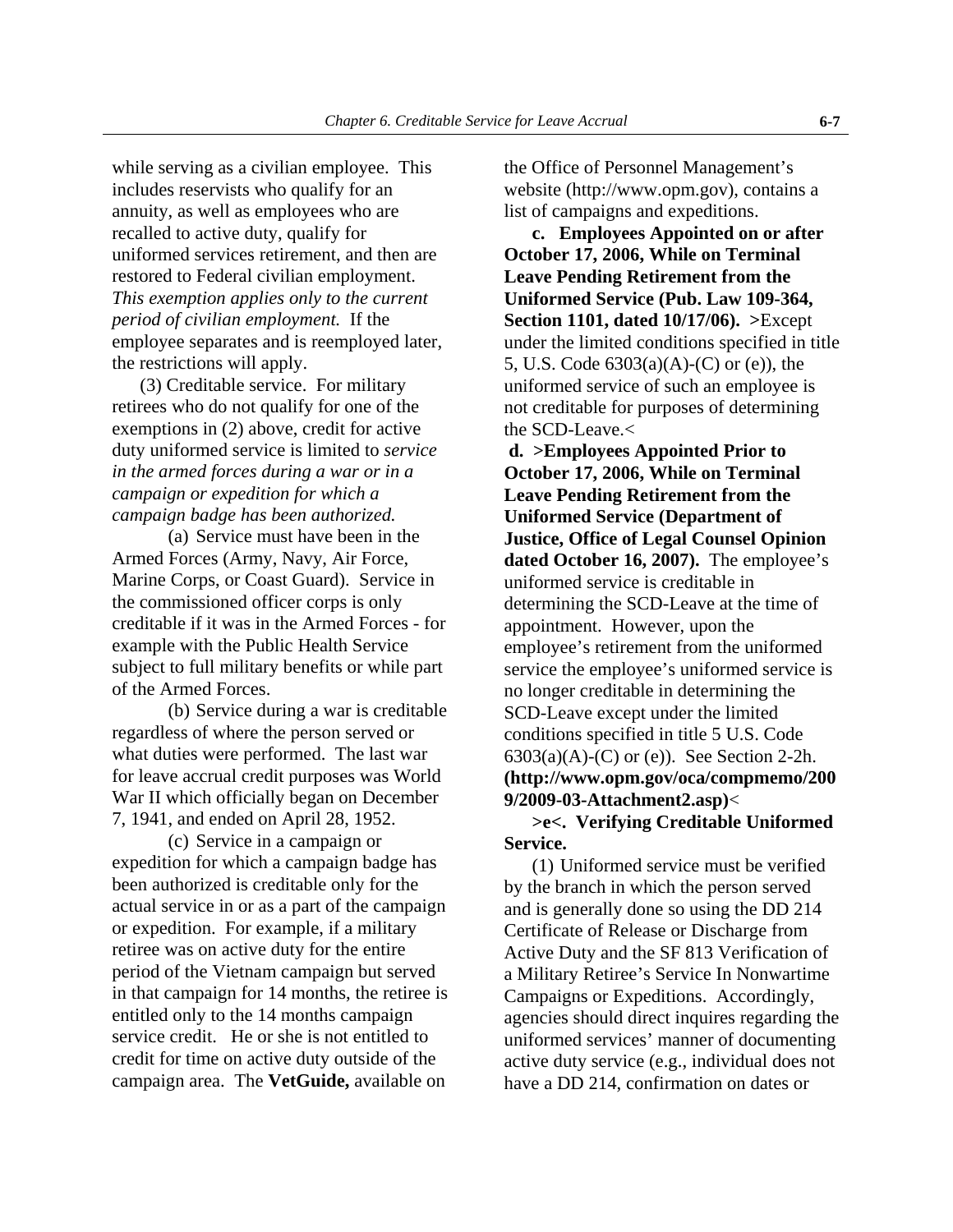<span id="page-6-0"></span>nature of service, etc.) to the branch of the uniformed service in which the individual served. The Office of Personnel Management does not verify information on the dates or nature of uniformed service, type of discharge, or nature of any retirement from the uniformed service.

(2) Service in the Armed Forces is generally documented on the DD 214, Certificate of Release or Discharge from Active Duty. This form shows the dates or total amount of active duty and the type of discharge or separation. If the employee does not have a copy of this form, he or she should obtain it from: National Personnel Records Center (Military), 9700 Page Avenue, St. Louis, MO 63132.

(3) When a retiree's DD 214 does not show the exact dates of service in a campaign or expedition, use the Standard Form (SF) 813, Verification of a Military Retiree's Service In Nonwartime Campaigns or Expeditions, to request that information. The SF 813 is available from the Office of Personnel Management's website (http://www.opm.gov/forms). Ask the retiree to list the exact dates of their participation in the campaign area on the form, and send the form in duplicate to the office listed on the reverse of the form.

(4) Dates of active duty National Guard service should be documented on the DD 214 or on orders placing the employee on active duty. Copies of orders should be obtained from the Adjutant General for the State National Guard in which the employee served. The request may be on a Standard Form 180, Request Pertaining to Military Records, and should include a statement that "The beginning and ending dates of honorable active ARNGUS or ANGUS duty and the authority of law under which it was performed under either a call by the

President or an order by the Secretary of Defense (or his designee) are needed to verify prior Federal service credit for the named Federal employee."

(5) Dates of active duty service as a Public Health Service (PHS) Commissioned Officer should be documented on PHS Form 1867, "Statement of Service-Verification of Status of Commissioned Officers of the U.S. Public Health Service." The form can be obtained from: Personnel Services Branch, Division of Commissioned Personnel, U.S. Public Health Service, Room 4-35, Parklawn Building, 5600 Fisher's Lane, Rockville, MD 29857.

(6) Dates of active duty service as a National Oceanic and Atmospheric Administration (NOAA) Commissioned Officer should be documented on NOAA Form 5616, "Report of Transfer or Discharge." The form can be obtained from: Commissioned Personnel Center, NOAA-Attn: CPC (Rm 12100), SSMC-3, 1315 East-West Highway, Silver Spring, MD 20910.

(7) Figure 6-2 lists sources of information on whether a retirement from the uniformed services was based on war- or combat-incurred disability.

#### **1-7. Other Creditable Service.**

**a. General.** Specific statutes have made some civilian service that does not meet the definition of Federal employment creditable for leave or retirement. Civilian service that is creditable for retirement is also creditable for leave accrual purposes. The kinds of service that occur most frequently are described below in "b" through >"h".< Detailed information on these types of service and the specific conditions that must be met for the service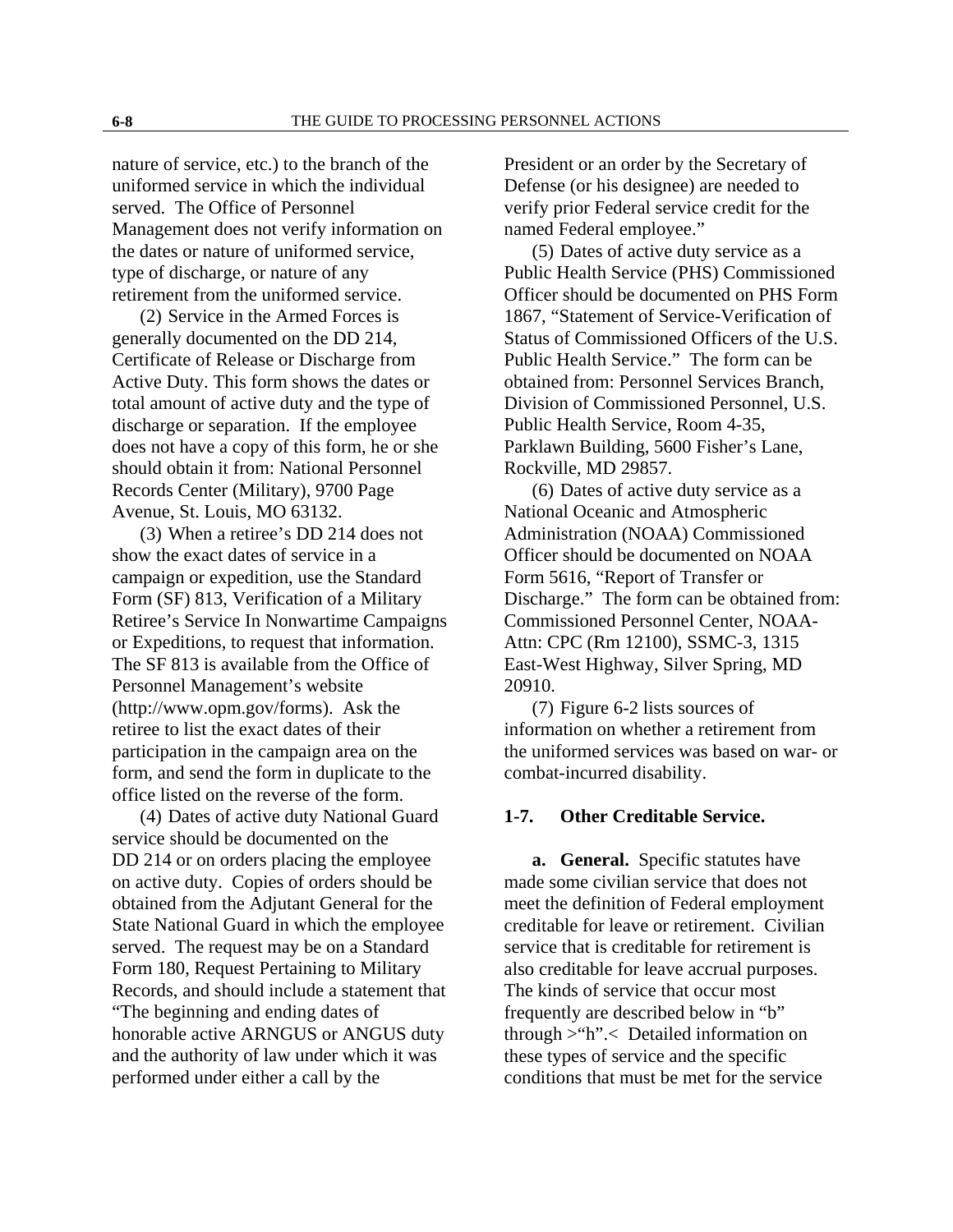to be creditable are in Chapter 20, Subchapter 20A of **[The CSRS and FERS](http://www.opm.gov/retire/pubs/handbook/hod.htm)  [Handbook](http://www.opm.gov/retire/pubs/handbook/hod.htm)**. Additionally, section 6303(e) of title 5, United States Code, as amended by section 202(a) of the Federal Workforce Flexibility Act of 2004 (Pub. Law 108-411 dated October 20, 2004), permits a newly appointed or reappointed employee to receive credit for prior non-Federal service or active duty uniformed service that otherwise would not be creditable towards determining the SCD-Leave. Such service is described in "h" below.

#### **b. National Guard Technician**

**Service.** This has been Federal service since January 1, 1969. All those who have served in a National Guard Technician position since January 1, 1969, receive credit for all their service, including any pre-1969 service. Specific legislation granted limited credit for those who had only pre-1969 National Guard Technician service. This service can be verified by contacting the Adjutant General's office for the State National Guard unit with which the individual served.

#### **c. Nonappropriated Fund**

**Employment (NAF).** Public Law 101-508 authorizes credit for leave accrual and RIF purposes for NAF service of employees who move on or after January 1, 1987, from Department of Defense NAF employment to Department of Defense civil service employment, or from Coast Guard NAF employment to Coast Guard civil service employment without a break in service of more than three calendar days. Once credited, this service remains creditable during any subsequent period of civil service employment. Periods of NAF employment under retained civil service

retirement coverage are creditable for leave accrual. Other NAF service performed between 1952 and 1966 may also be creditable (Public Law 99-638). For information on this service, refer to Chapter 20 of **[The CSRS and FERS Handbook](http://www.opm.gov/retire/pubs/handbook/hod.htm).** Documents to verify NAF employment are in the NAF personnel folder. Request the folder by following instructions in **[The](http://www.opm.gov/feddata/persdoc.asp)  [Guide to Personnel Recordkeeping](http://www.opm.gov/feddata/persdoc.asp)**.

**d. VISTA Volunteer Service.** Service performed on and after October 1, 1973, is creditable if the person was enrolled as a volunteer for a period of at least one year. The volunteer did not have to complete the enrollment but the enrollment had to be for a period of a year or more. The Corporation for National Service verifies VISTA volunteer service. The verification should include the date of enrollment, length of enrollment period, date of assignment to service, and date of termination of training or service. This information is available from: AMERICORPS\*VISTA, 1201 New York Ave, NW., Room 9214C, Washington, DC 20525.

**e. Peace Corps Volunteer Service.**  Satisfactory volunteer service with the Peace Corps is creditable. The training prior to enrolling as a volunteer is not creditable; only actual volunteer time is creditable. Verification of satisfactory volunteer Peace Corps service is available from: Volunteer Staff & Payroll Services, The Peace Corps, Washington, DC 20526.

**f. Agricultural Stabilization and Conservation Service County Committee Service.** Section 6312 of title 5, United States Code, allows credit for service as an employee of an Agricultural Stabilization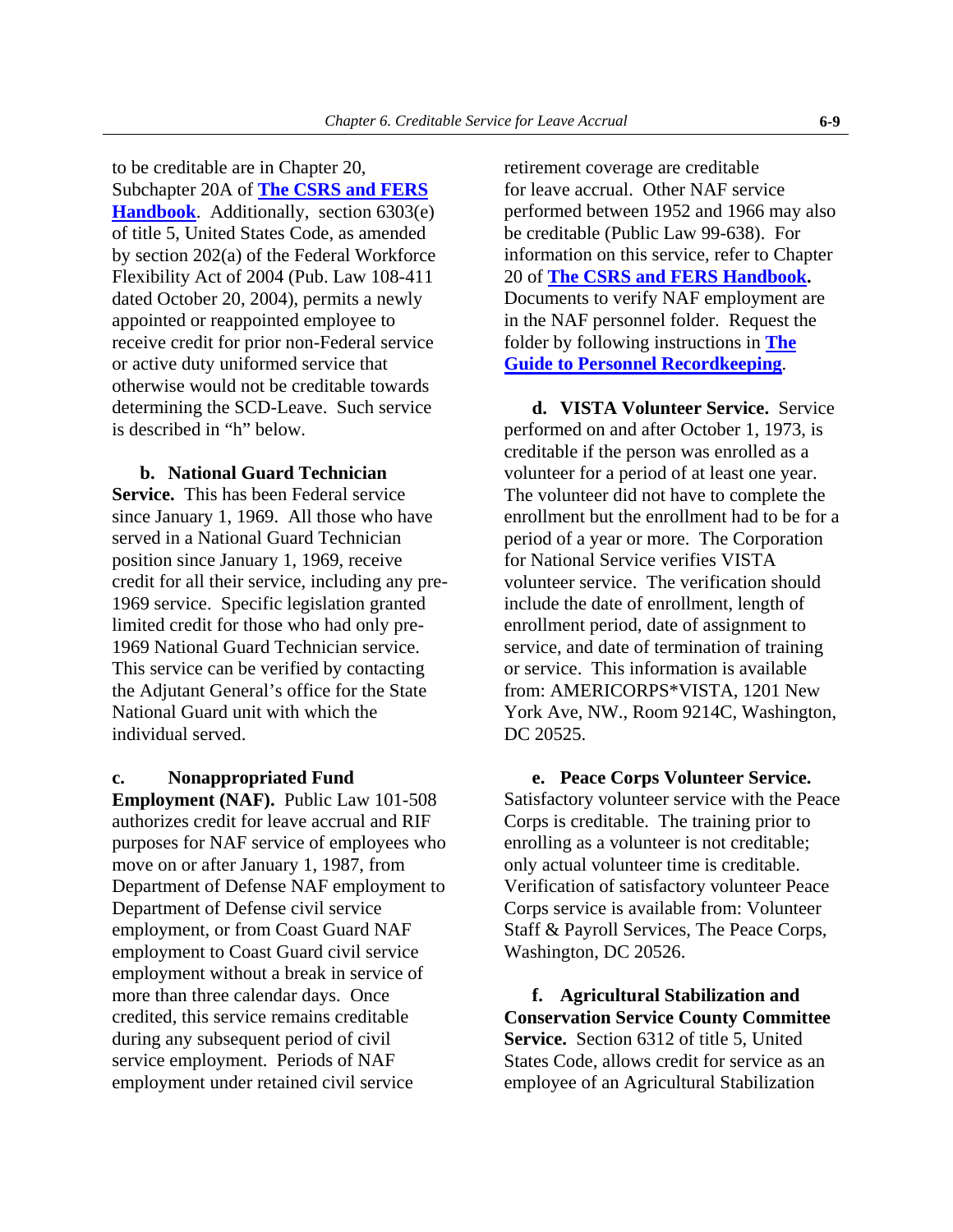and Conservation Service county committee. Verification of such service should be available from: Director, Office of Personnel, U.S. Department of Agriculture, Washington, DC 20250.

**g. Certain Government Service Performed Abroad.** Section 321 of Pub. Law 107-228, the Foreign Relations Authorization Act, Fiscal Year 2003, grants credit for certain government service performed abroad and refers specifically to service that was performed: after December 31, 1998, and before May 24, 1998; under a temporary appointment pursuant to sections 309 and 311 of the Foreign Service Act of 1980; at a U.S. diplomatic mission, consular post (other than a consular agency), or other Foreign Service post abroad; by an individual who satisfied all eligibility requirements under regulations of the Department of State (as in effect on September 30, 2002) for a family member limited non-career appointment at the time the service was performed. (If an individual who performed such service was not employed by the Department of State while performing the service, the individual shall be treated as if he or she were employed by the Department of State for purposes of this definition.)

 **h. Prior non-Federal Service or Active Duty Uniformed Service that otherwise would not be creditable.** Section 6303(e) of title 5, United States Code, as amended by section 202(a) of the Federal Workforce Flexibility Act of 2004 (Pub. Law 108-411 dated October 30, 2004), permits a newly appointed or reappointed employee to receive credit for prior non-Federal service or active duty uniformed service that otherwise would not be

creditable. Credit granted under this provision can only be applied upon appointment or reappointment (following a break in service of as least 90 calendar days from the last period of Federal civilian employment) to a position on or after April 28, 2005. An employee has no entitlement to such credit. The head of the agency or designee must determine that the skills and experience the employee possess were acquired through performance in a non-Federal or active duty uniformed service position having duties which directly relate to the duties of the position to which appointed and are necessary to achieve an important agency mission or performance goal, determine what constitutes acceptable written documentation for non-Federal service (an employee must provide written documentation from the uniformed services to receive credit for honorable active duty uniformed service), and approve such prior to the effective date of the employee's entry on duty. The amount of service credit that may be granted is at the sole and exclusive discretion of the head of the agency or designee; however, the amount of service credited may not exceed the actual amount of service during which duties directly related to the position for which being appointed were performed. Document such service credit on the SF-144A or an agency equivalent form used in lieu of the SF-144A. Such credit is granted in terms of years and months, and the exact number of years and months of credit granted is recorded in Part I, Column B, of the SF-144A. See Table 6-1 for appropriate remarks. (**[http://www.opm.gov/oca/compmemo/200](http://www.opm.gov/oca/compmemo/2005/2005-07.asp)**

**[5/2005-07.asp](http://www.opm.gov/oca/compmemo/2005/2005-07.asp)**).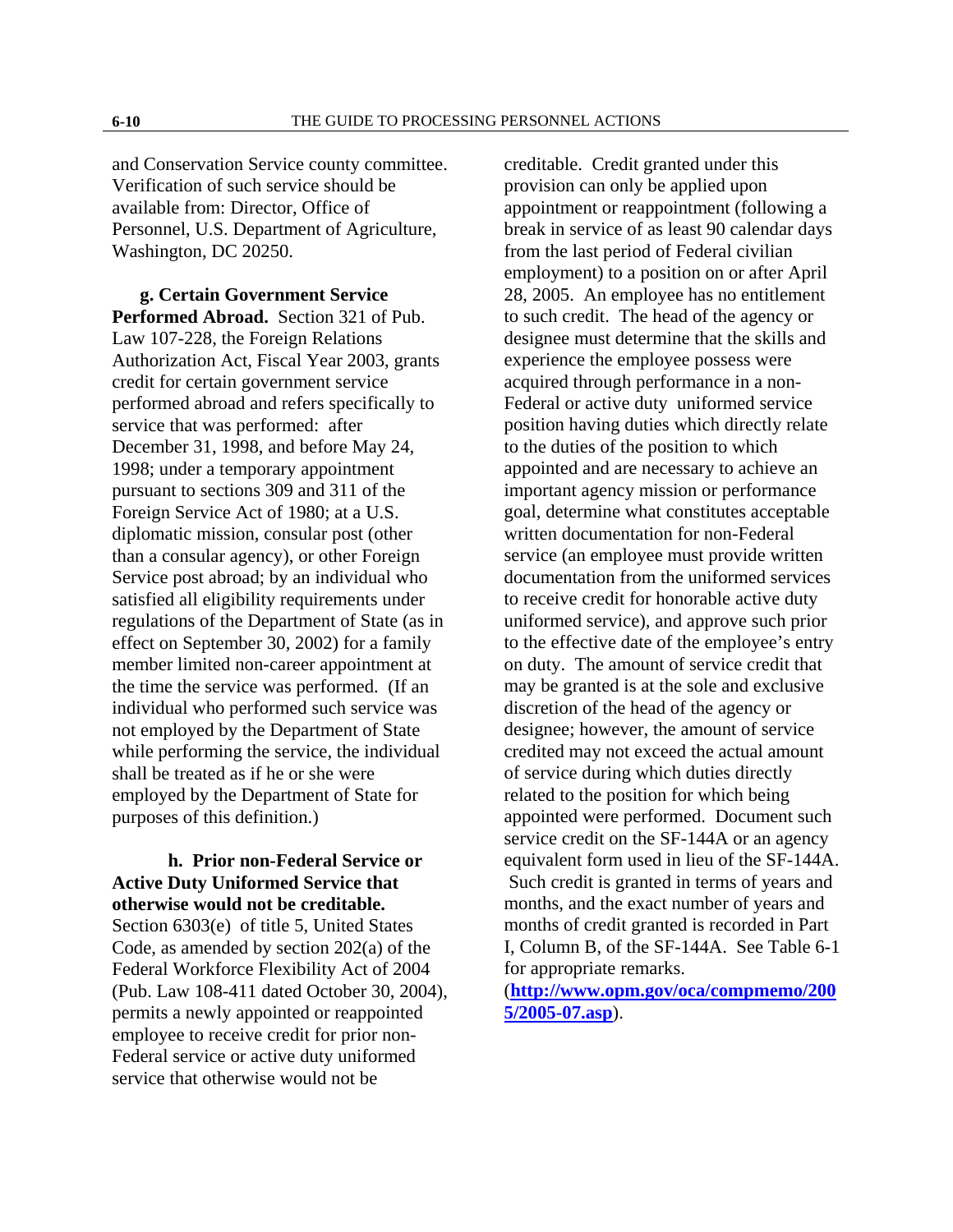## <span id="page-9-0"></span>**Figure 6-1. Standard From 813 (To view form, go to http://www.opm.gov/forms/pdf\_fill/SF813.pdf).**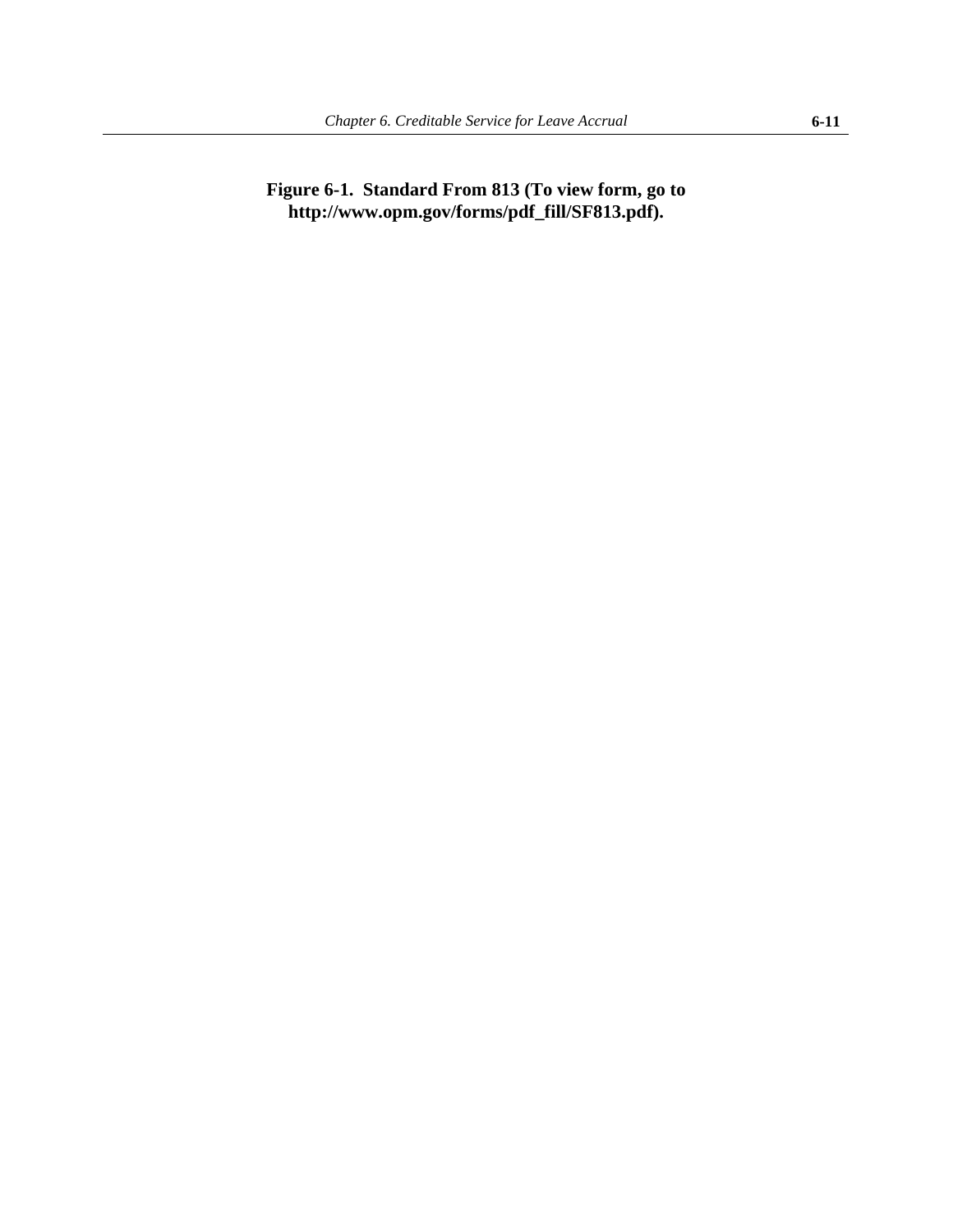## **Figure 6-1. Standard Form 813 (Reverse) Instructions for Completing Standard Form 813**

**(To view form, go to http://www.opm.gov/forms/pdf\_fill/SF813.pdf).**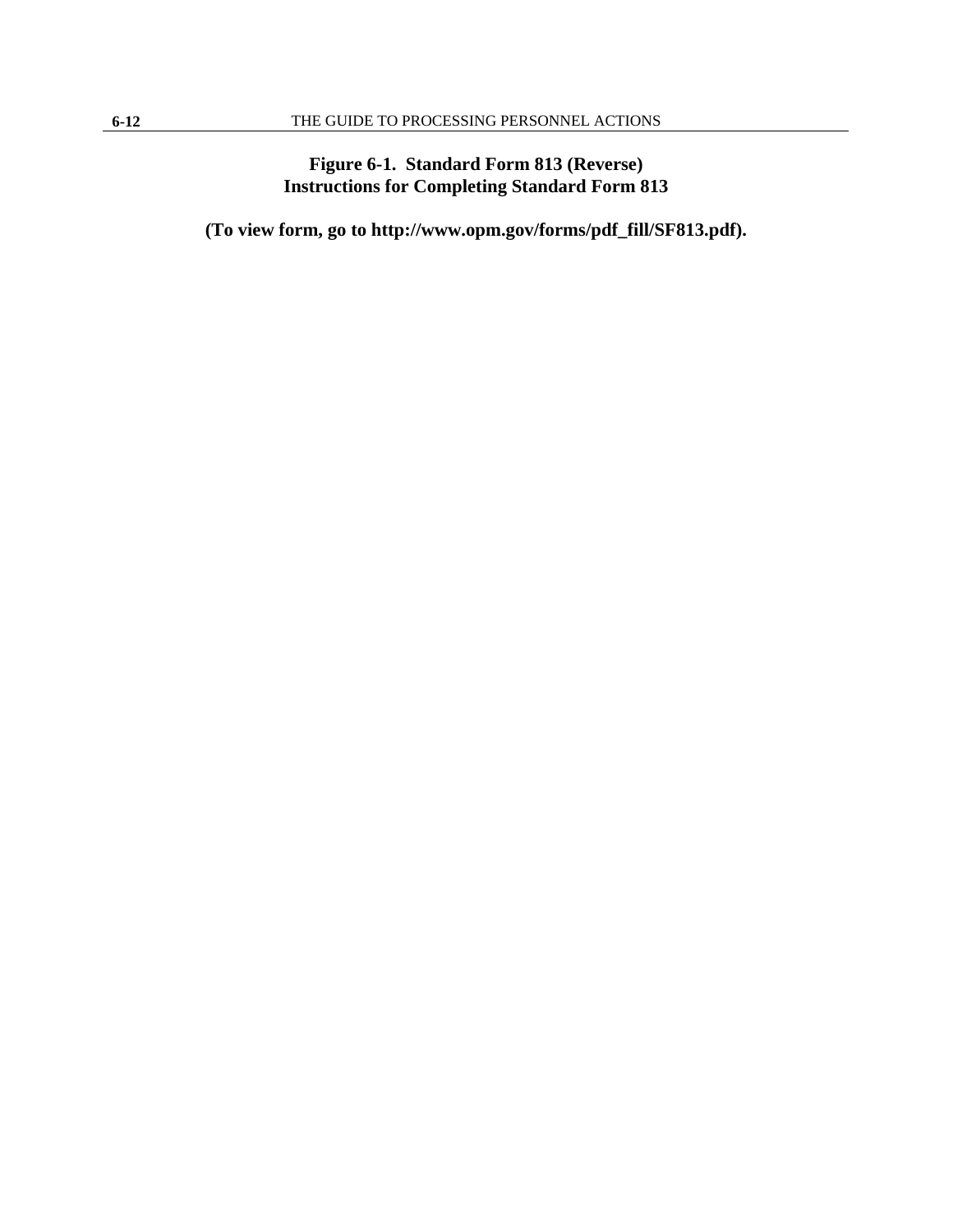## **Figure 6-2. Information on Uniformed Service Retirement**

<span id="page-11-0"></span>Use the sources listed below for additional information on whether retirement from the uniformed services was based on war- or combat-incurred disability.

| <b>Branch of Service</b> | <b>Records to be Reviewed</b>                                                                                                                                                                                                                                                                              | <b>Contact</b>                                                                                                                                                                                              |
|--------------------------|------------------------------------------------------------------------------------------------------------------------------------------------------------------------------------------------------------------------------------------------------------------------------------------------------------|-------------------------------------------------------------------------------------------------------------------------------------------------------------------------------------------------------------|
| Army                     | DA Form 199, Physical Evaluation<br>Board Proceedings (1967 or later<br>edition)                                                                                                                                                                                                                           | For a copy of the form, write to:<br><b>ARPERCEN</b><br>Attn: DARP-PAS-EBC<br>9700 Page Boulevard<br>St. Louis, MO 63132-5200<br>(Label envelope "DO NOT OPEN IN<br>MAILROOM")                              |
| Navy and Marine<br>Corps |                                                                                                                                                                                                                                                                                                            | Request determination from:<br>Office of the Judge Advocate General<br>(JAG 32)<br>Department of the Navy<br>Washington Navy Yard<br>1322 Patterson Avenue, SE<br>Suite 3000<br>Washington, DC 20374-5066   |
| Air Force                | Department of the Air Force<br><b>Retirement Order</b><br>Earlier versions included:<br>DD 424, Certification of<br>Information for Retired Pay;<br>AFPMC 69, Certification of<br>Information for Retirement Pay;<br>AFPMC 134, Retirement Order;<br>AF 2653, Retirement Special<br>Order-Physically Unfit | For a copy of one of these forms, write<br>to:<br><b>National Personnel Records Center</b><br>(Military Personnel Records)<br>Air Force Reference Branch<br>9700 Page Boulevard<br>St. Louis, MO 63132-5100 |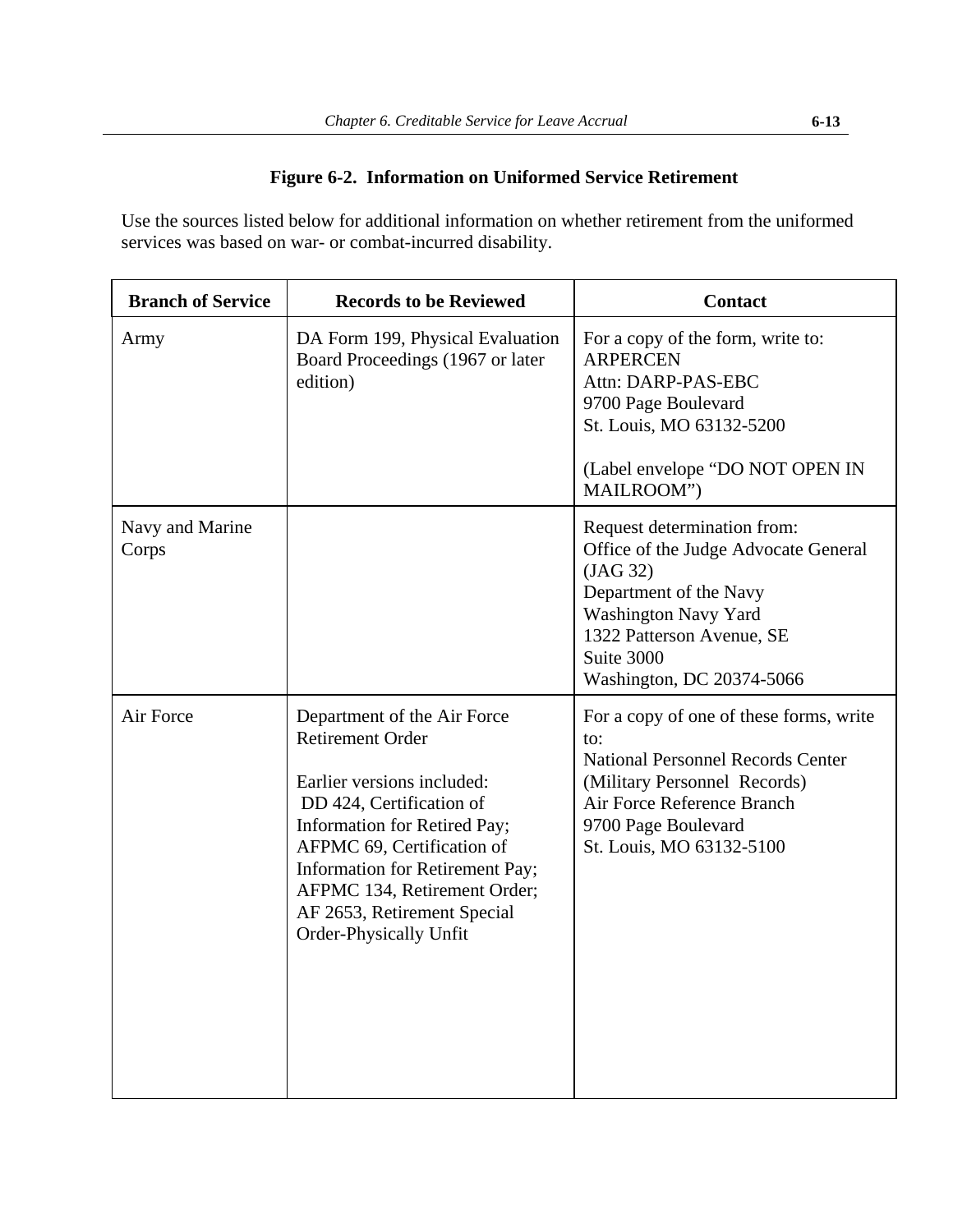## **Figure 6-2. Information on Uniformed Service Retirement**

Use the sources listed below for additional information on whether retirement from the uniformed services was based on war- or combat-incurred disability.

| <b>Branch of Service</b>                                                                | <b>Records to be Reviewed</b> | <b>Contact</b>                                                                                                                                                                                       |
|-----------------------------------------------------------------------------------------|-------------------------------|------------------------------------------------------------------------------------------------------------------------------------------------------------------------------------------------------|
| <b>Coast Guard</b>                                                                      |                               | Request determination from:<br>Commanding Officer (RPD)<br>Coast Guard Pay and Personnel Center<br><b>Federal Building</b><br>444 SE Quincy Street<br>Topeka, KS 66683-3591                          |
| <b>Public Health</b><br>Service<br>Commissioned<br>Officer                              |                               | Send letter to:<br><b>Personnel Services Branch</b><br>Division of Commissioned Personnel<br>U.S. Public Health Service<br>Room 4-35, Parklawn Building<br>5600 Fisher's Lane<br>Rockville, MD 29857 |
| <b>National Oceanic</b><br>and Atmospheric<br>Administration<br>Commissioned<br>Officer |                               | Send letter to:<br><b>Commissioned Personnel Center</b><br>NOAA-Attn: CPC (Rm 12100)<br>SSMC-3<br>1315 East-West Highway<br>Silver Spring, MD 20910                                                  |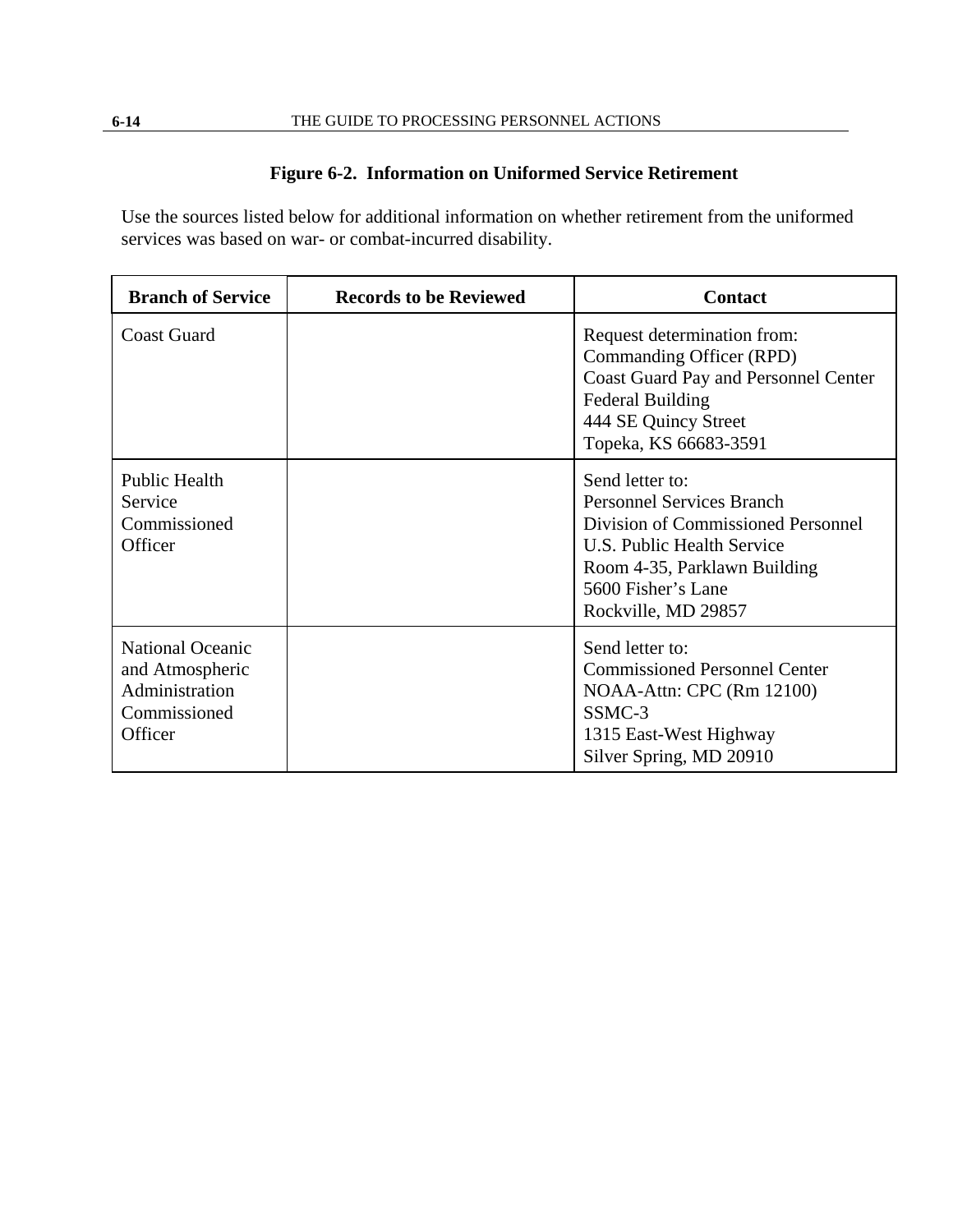#### <span id="page-13-0"></span>**Subchapter 2. Computing the Service Computation Date-Leave**

This subchapter covers how and when to compute the Service Computation Date for leave accrual purposes. Before doing the computations, all periods of creditable service should be identified and verified. See subchapter 1.

#### **2-2. When to Compute the Service Computation Date-Leave.**

**a. Appointment.** A Service Computation Date-Leave must be established for each individual at the time of appointment.

**b. Separation.** When an employee on an intermittent work schedule or with excess nonpay time leaves the agency, the losing agency must recompute the Service Computation Date-Leave. The adjustment must account for all noncreditable periods of nonpay and for any intermittent service. The adjusted Service Computation Date-Leave is shown on the separation. **g. Return to pay or duty status.** 

**c. Additional service.** The current agency must recompute the Service Computation Date-Leave when the employee claims additional creditable service or earlier service is made creditable by legislation or other action.

**d. Change in military retiree status.** If an employee is removed from the military's Temporary Disability Retirement List and discharged from a branch of the uniformed service, the employee's separation is no longer considered to be a retirement. The employee is no longer

**2-1.** Coverage. Subject to the credit limitations for military retirees. The agency must recompute the Service Computation Date-Leave to adjust for this change.

> **e. Discovery of an error.** The current employing agency must recompute an employee's Service Computation Date-Leave when an error is discovered. It does not matter when the error was made, who made it, or what information the employee previously received about the credit to which he or she might be entitled.

**f. Change from an intermittent work schedule.** When an employee changes from an intermittent to a full time or part time work schedule (including a full or part time seasonal schedule), the agency must recompute his or her Service Computation Date-Leave to give credit for the hours worked. The adjusted Date should be on the action documenting the change in work schedule. Agency payroll records are the usual source of information on the hours worked by intermittent employees.

When an employee returns to duty after a period of noncreditable nonpay or nonduty status, the agency must recompute his or her Service Computation Date-Leave.

(1) If all the noncreditable nonpay is documented on a personnel action, the adjusted Date should be on the action documenting the return to duty status.

(2) There are instances where noncreditable nonpay is not documented on a personnel action. For example, if an employee already has accumulated six months of nonpay status in a calendar year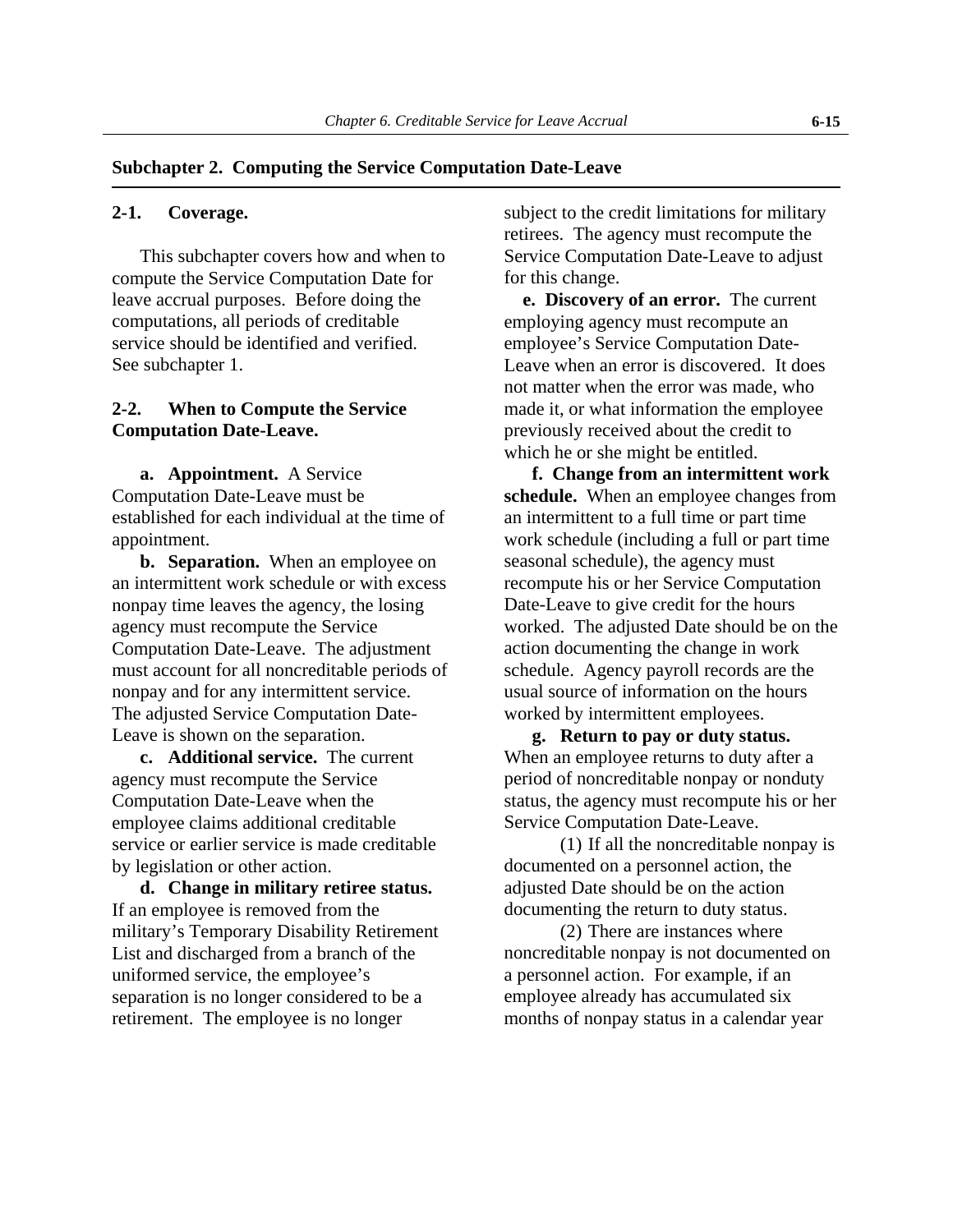<span id="page-14-0"></span>and then takes an additional two weeks of leave without pay, the two weeks would be noncreditable time but would not be documented on a personnel action. In these cases, the agency has two options for documenting the Change in Service Computation Date-Leave:

- process a personnel action when each period of noncreditable nonpay ends. OR
- keep a record of all noncreditable nonpay in the calendar year and process a single personnel action covering all periods of noncreditable nonpay during the year. If using this option, the agency must process the action in January of the year following the noncreditable nonpay.

 >**h. Change in military status of an employee appointed prior to October 17, 2006, while on terminal leave pending retirement from the uniformed service.**  Upon the employee's retirement from the uniformed service, the employee's uniformed service is no longer creditable except in the limited circumstances specified in title 5, U.S. Code  $6303(a)(A)-(C)$  or (e)). The agency must recompute the SCD-Leave to adjust for this change.<

#### **2-3. Action on Appointment.**

**a. No prior service.** If the person being appointed has not had any previous military or civilian service, use the date of appointment as the Service Computation Date-Leave.

#### **b. Prior service.**

(1) If the employee is being appointed after a break in service of three calendar days or less from creditable civilian service, and the employee does not identify any previously unclaimed service on the

Standard Form 144, use the Service Computation Date-Leave on the separation action. The previous agency should have recomputed the Date if there were any intermittent service or excess nonpay.

(2) The Service Computation Date-Leave must be recomputed if the employee:

- had a break in civilian service of more than three calendar days; or
- claims military or civilian service that had not been claimed before.

## **2-4. Before Computing the Service Computation Date.**

**a. Put creditable service in chronological order.** This ensures that each period of service will be credited and prevents double credit. Double credit can occur when a person has two or more appointments. The time credited can never be more than the equivalent of one full time period of service, that is, the calendar time. Examples include:

- employees on two part time appointments in different agencies. Credit is limited to the calendar time covered by the dual appointments.
- employees who serve on active military service while on leave from civilian service. Credit is limited to the calendar time.

**b. Determine the amount of excess nonpay time.** This applies to periods of full time and part time service. Since intermittent service is credited only for the time worked, nonpay time is not an issue. If the employee had more than one appointment, use only periods where he or she was not in pay status under any appointment to determine if there was any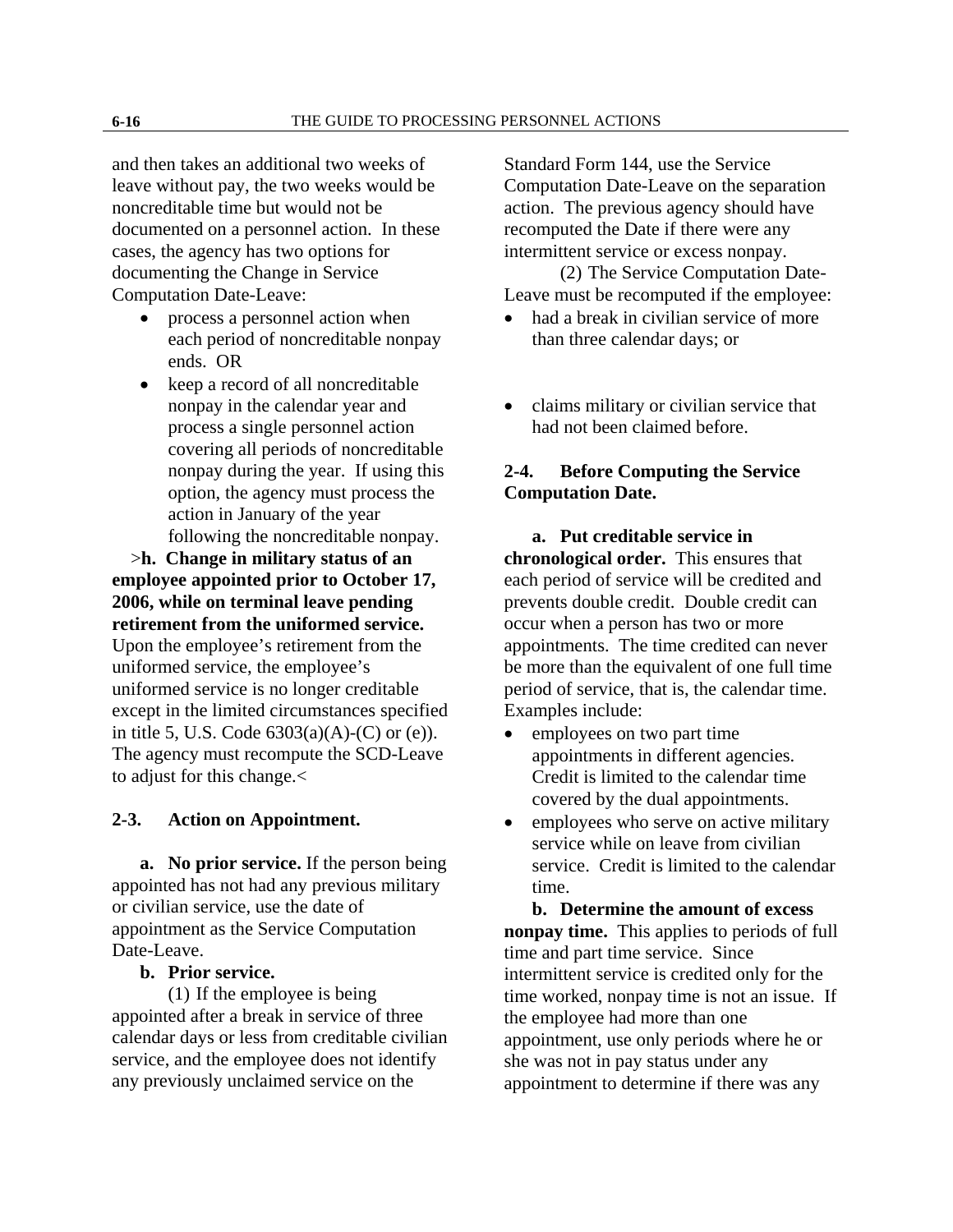<span id="page-15-0"></span>excess nonpay time.

**c. Determine the amount of credit for intermittent service.** Only the days or hours actually worked can be credited. If the employee was working on an intermittent schedule for more than one agency at the same time, add the days or hours worked and use the total to credit the service.

 (1) Intermittent service before March 1, 1986, is credited using a work year of 260 days or 2080 hours. Use Figure 6-3 to convert the days worked to months and days of service credit. If the records show hours rather than days, divide the hours by eight to determine the number of days. Excess hours are rounded up;  $17$  hours  $= 3$  days.

(2) Intermittent service on and after March 1, 1986, is credited using a work year of 2087 hours. Use Figure 6-4 to convert the hours worked into months and days of service credit. If intermittent service was recorded as days rather than hours, it may be credited using Figure 6-3.

(3) Compare the credit for hours worked to the elapsed calendar time. No matter how many days or hours an employee actually worked, he or she is entitled to credit for no more than the amount of service that could have been performed on a full time work schedule, that is, the actual calendar time.

**d. Military time.** Review the creditable military service to determine if the dates or the amount of service should be used in the calculation. If military service ended on February 28 or 29, use February 30 as the separation date. Do not use the full calendar dates of military service if the period of service includes inactive service or if credit is limited because the employee is a military retiree. When service is shown in days, divide by 30 to determine the number of months. *Do not use the charts for* 

*civilian service to change military time into months and days.* 

### **2-5. Computing the Service Computation Date-Leave.**

#### **a. General.**

 (1) Service Computation Date-Leave calculations are based on a 360 day year, that is, 12 months of 30 days each. Calculations based on a 365 day year may yield different results.

(2) Dates are added and subtracted in day, month, year order. Borrowing is based on the 360 day year, with 30 days equal to a month, and 12 months equal to a year. The example below shows how to subtract December 23, 1994 from April 15, 1996.

Step 1: Subtract days. Since 23 is larger than 15, borrow 1 month to add 30 days to the 15. Even though March has 31 days, in borrowing each month is treated as 30 days.

|              | 03.45 |    |
|--------------|-------|----|
| 1996 04 15   |       |    |
| - 1994 12 23 |       |    |
|              |       | 22 |

 Step 2: Subtract months. Since 12 is larger than 3, borrow 1 year to add 12 months to the 3.

| 1995 15                 |
|-------------------------|
| $03\;45$                |
| 1996 04 15              |
| - 1994 12 23            |
| 03 22                   |
| Step 3: Subtract years. |
| 1995 15                 |
| $03\;45$                |
|                         |

|                       | <del>UD</del> 4.1 |  |
|-----------------------|-------------------|--|
| <del>1996</del> 04 15 |                   |  |
| - 1994 12 23          |                   |  |
|                       | 1 03 22           |  |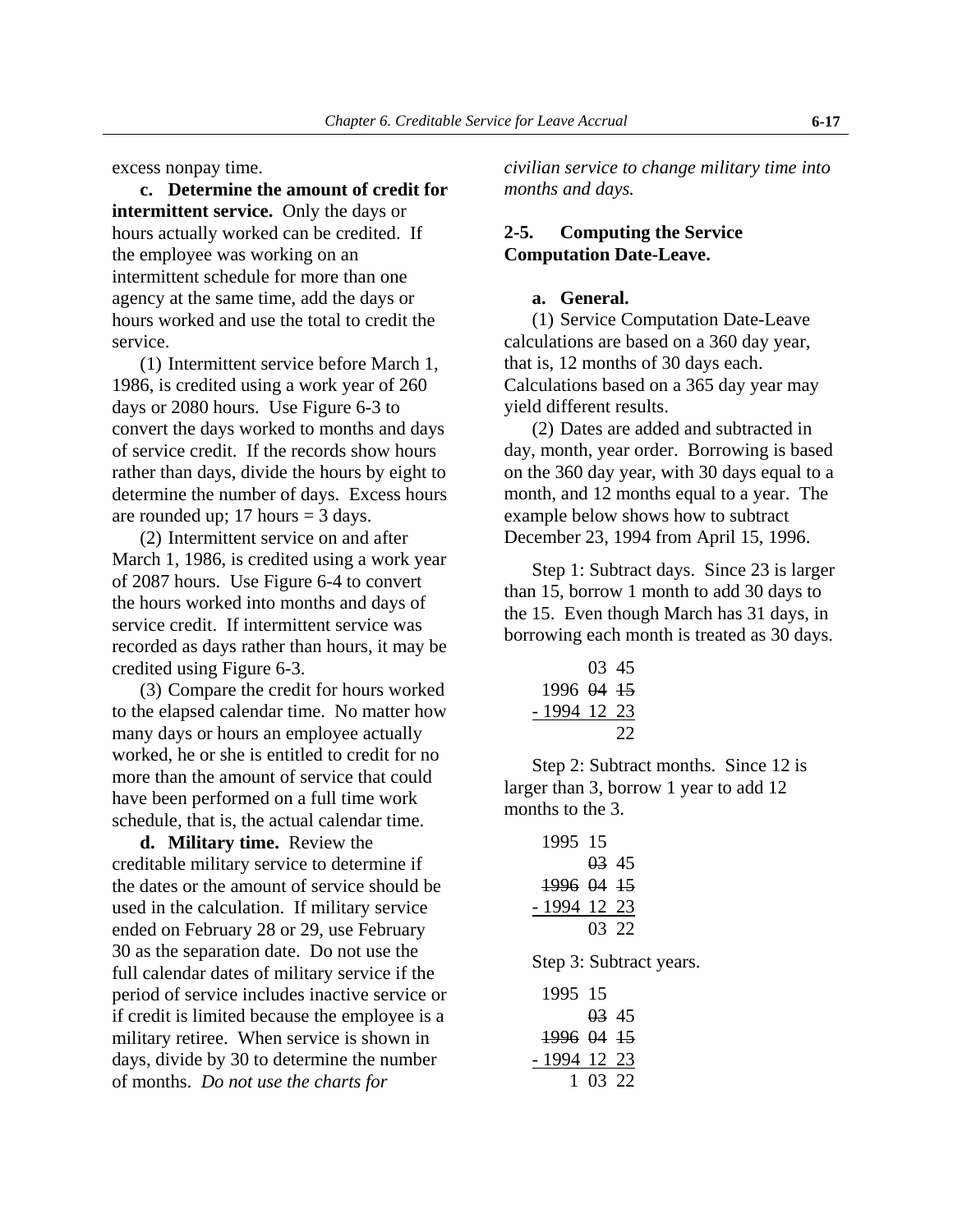<span id="page-16-0"></span>Result is 1 year, 3 months, 22 days.

(3) The net effect of the computations is to add noncreditable time and subtract creditable time from the initial appointment date. Adding time increases the date and decreases the number of years of service. Subtracting time decreases the date and increases the number of years of service.

**b. Separation Dates.** Separations are effective at midnight of the effective date. For each period of full or part time civilian service, the day of the separation must be credited. This can be done by:

- adding a day to each separation date, OR
- adding the number of separations to the days being subtracted from the appointment date.

**c. Breaks in Civilian Service.**

Separations of one, two, or three calendar days between two periods of creditable civilian service are ignored in computing the Service Computation Date (SCD)-Leave. These small breaks in service are treated as continuations of the first period of service. The separation date for that service should be adjusted to include the break in service in the SCD computations. For example, an employee separates from the Department of Army on January 15, 1998, and is appointed in the Department of Agriculture on January 19, 1998. In computing the SCD-Leave, use January 18, 1998, as the separation date for the Department of Army service.

#### **d. Computation Methods.**

(1) The preferred method is to:

• add the appointment dates for all periods of full or part time creditable service plus the total excess nonpay time plus the entrance on duty date for the current appointment;

- add the separation dates for all periods of full or part time creditable service plus the service credited as months and days (intermittent service, some military service);
- subtract the separation total from the appointment total.

This is the method documented on the Standard Form 144A, Statement of Prior Service - Worksheet. (2) The alternative method is to:

• compute the amount of creditable service for each period of employment, generally by subtracting the beginning date from the ending date;

- total the amounts of creditable service;
- subtract the total from the entrance on duty date for the current appointment.

**e. Converting to a realistic calendar date.** When dates are added and subtracted, the answer may not always be a realistic date. The month may be zero or more than 12; the day may be zero or more than the number for the month. In those cases, the date must be converted to a realistic calendar date by following the rules in Figure 6-5.

**f. Example.** Figure 6-6 is a sample computation using the equivalent of Standard Form 144A, Statement of Prior Service - Worksheet.

### **2-6. Documenting the Service Computation Date-Leave Determinations.**

**a. Purpose.** Service Computation Date-Leave determinations are documented to allow the determinations to be used and verified throughout the employee's Federal civilian service.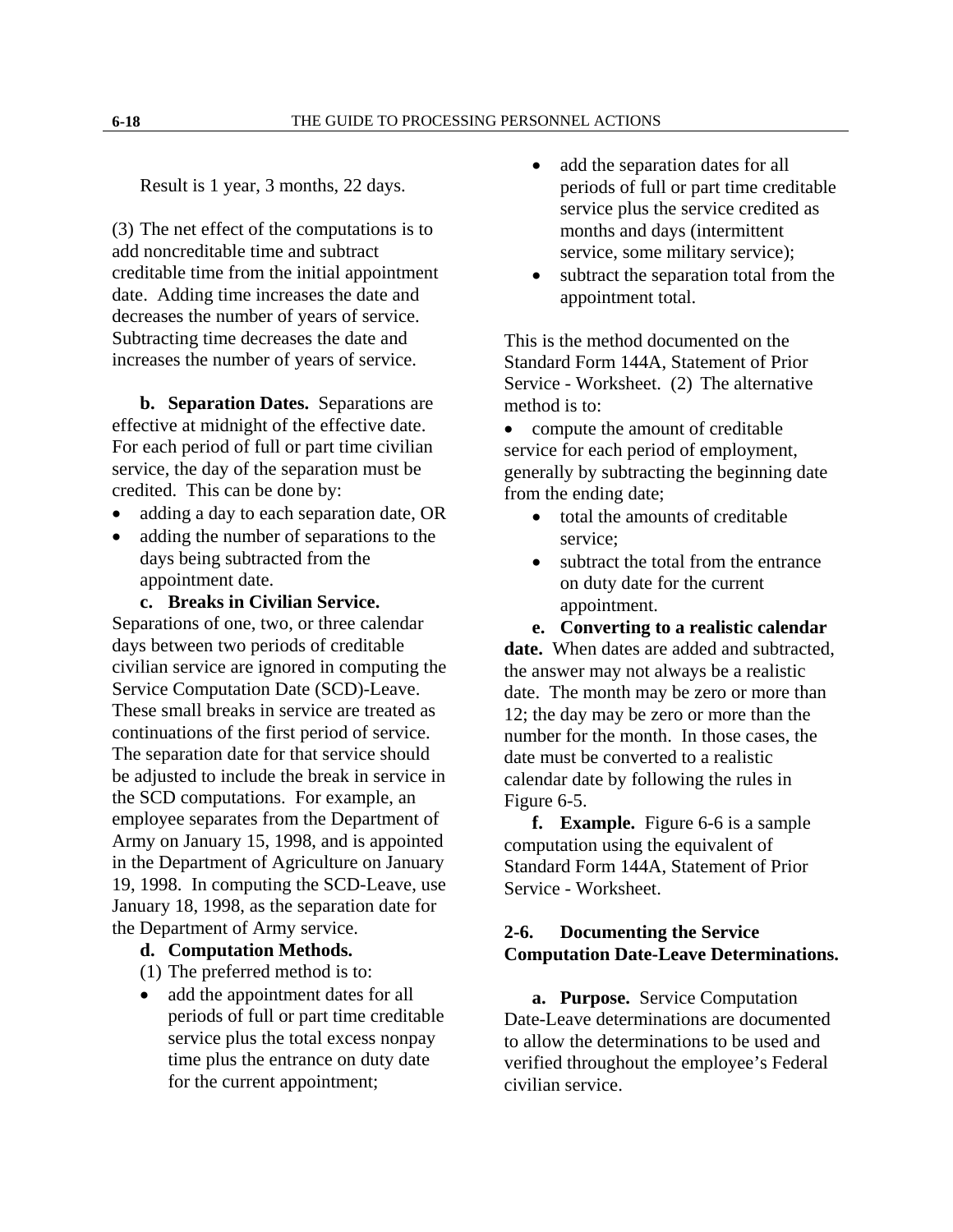<span id="page-17-0"></span>**b. Content.** Service Computation Date-Leave determinations must be documented on the Standard Form 144A or an agency equivalent form.

(1) There are exceptions to this requirement. Separate documentation is not required when an agency processes personnel actions that change the Service Computation Date-Leave because of excess nonpay or service on an intermittent work schedule. Agency personnel and payroll systems generally do these types of calculations. Remarks on the personnel actions document the amount of service being credited.

(2) Agency equivalent forms may be variations on the Standard Form 144A or printouts from computer programs that calculate service computation dates. In all cases, the documentation should show:

- what periods of service were evaluated:
- what periods of service were determined to be creditable for leave accrual purposes;
- the amount of time credited for each period of service; and
- the calculations used to compute the Service Computation Date-Leave.

**c. Supporting documentation.**

Copies of documents used to claim or verify service not otherwise found in the Official Personnel Folder should be attached to the Standard Form 144-A or equivalent form.

**d. Filing.** 

(1) Standard Form (SF) 144-A or equivalent and the supporting documents should be filed on the right side of the Official Personnel Folder. It should be filed directly under the personnel action that reflects the Service Computation Date-Leave on the form. For example, the SF 144-A for the initial appointment should be filed directly under the SF 50, Notification

of Personnel Action, documenting the appointment.

(2) The Standard Form 144, Statement of Prior Federal Service, should be filed according to agency instructions.

#### **2-7. Retirement-Related Data.**

**a. Creditable military service** is reported in remark M39 and to the Central Personnel Data File. This remark is required on all accessions and conversions (natures of action in the 1xx and 5xx series). It is the total number of years and months of military service that is creditable for annual leave accrual purposes. It is calculated by adding together the periods of active military service that were credited in computing the employee's Service Computation Date-Leave. Except for military retirees, this is generally the amount of active duty shown on the final DD 214. Days are dropped; for example, if the employee had 4 years, 3 months, and 25 days of creditable military service, the amount in remark M39 would be "04-03." If the employee had no *creditable* military service, enter "00-00" or "none" in the remark.

**b. Frozen service** is reported in remark M38 and to the Central Personnel Data File. This remark is required on accessions, conversions, and Changes in Retirement (natures of action in the 1xx and 5xx series and 803) when the employee's retirement plan code is "C," "E," "K," "L," "M," or "N." If the retirement plan code is *not* one of those listed, do *not* use remark M38.

(1) Definition. Frozen service is the total number of years and months of civilian and military service that is creditable in a Civil Service Retirement System (CSRS)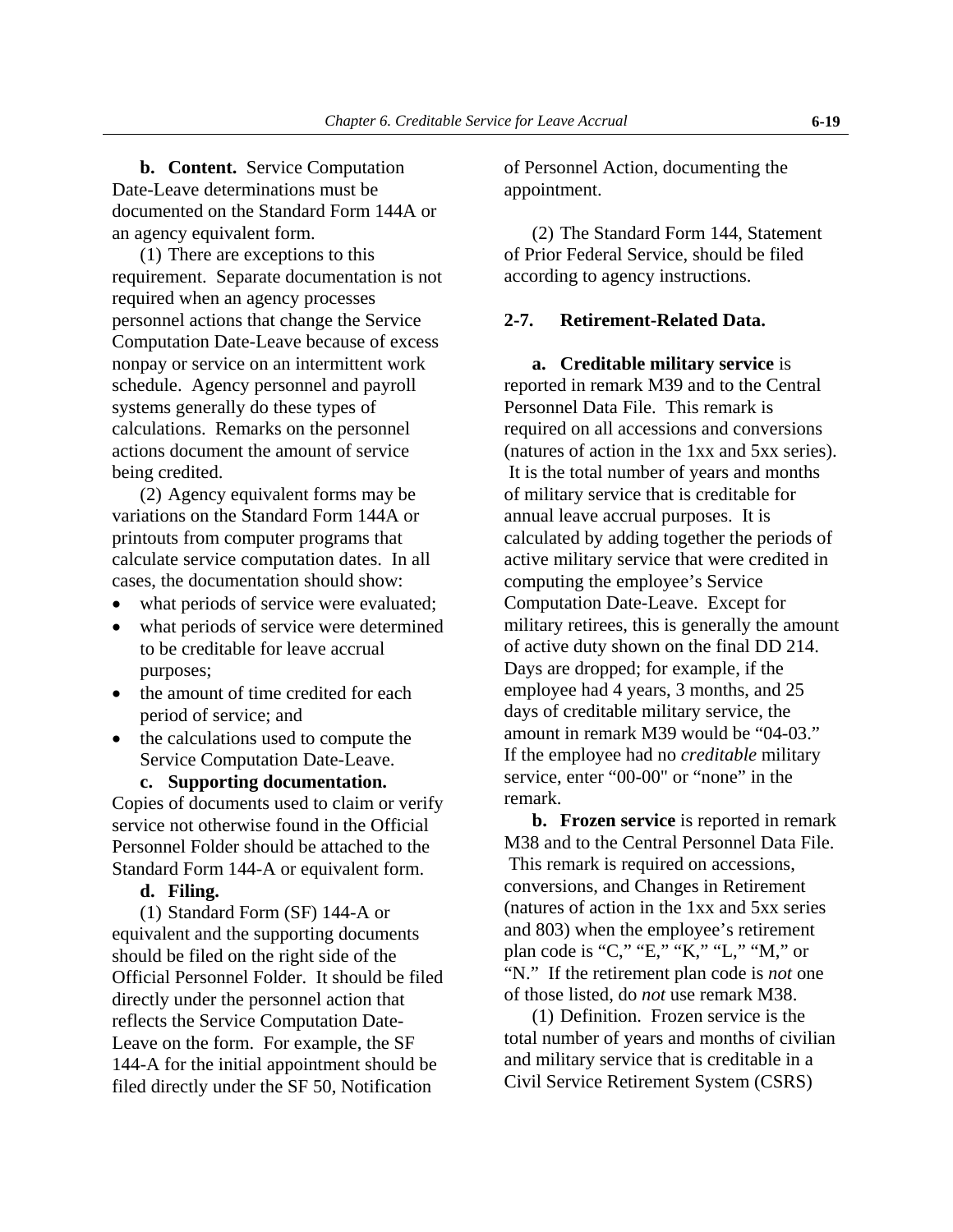component of an employee covered by the CSRS Offset or the Federal Employees' Retirement System (FERS). The amount of service is computed when the employee first becomes covered by the CSRS Offset or elects FERS. Once computed, it never changes.

(2) Computing frozen service.

(a) Frozen service is always *zero* if the employee:

- is *automatically* covered by the Federal Employees' Retirement System (FERS); OR
- has less than 5 years of creditable *civilian* service before becoming subject to Civil Service Retirement System Offset (retirement plan codes C and E); OR
- has less than 5 years of creditable *civilian* service before *electing* FERS coverage.

Enter "00-00" or "none" in remark M38 for these employees.

(b) For other employees, frozen service is computed by subtracting the beginning date from the ending date of each continuous period of service that would be creditable for Civil Service Retirement System (CSRS) purposes. All service is then added together and converted to years and months. Days are dropped. Service under CSRS Offset is not included.

#### **Example:**

An employee has two periods of prior civilian service and one period of military service when first covered by CSRS Offset. Service includes:

- 11-20-1974 thru 06-16-1975 civilian service under FICA;
- 09-03-1976 thru 12-12-1981 civilian service under CSRS;
- 10-06-1982 thru 06-15-1984 military service;
- 07-06-1990 appointment under CSRS Offset.

All the periods of prior service could be creditable for CSRS purposes so all service before the 7/6/1990 appointment are frozen service. To compute the frozen service:

Step 1: Subtract the beginning date from the ending date for each period of service. Use the same rules as for computing the Service Computation Date-Leave, including adding one day for the separation date.

(1) 1975-06-17 -1974-11-20 0-06-27

- (2) 1981-12-12 -1976-09-03 5-03-10
- (3) 1984-06-16 -1982-10-06 1-08-10

Step 2: Add all the periods of service.

| $0 - 06 - 27$  |
|----------------|
| $5 - 03 - 10$  |
| $+1 - 08 - 10$ |
| $6 - 17 - 47$  |

Step 3: Convert the service to years and months. Using the same rules as for computing the Service Computation Date-Leave, 06-17-47 converts to 7-6-17. The days are dropped in reporting frozen service. The frozen service is reported as 7 years and 6 months or "07-06".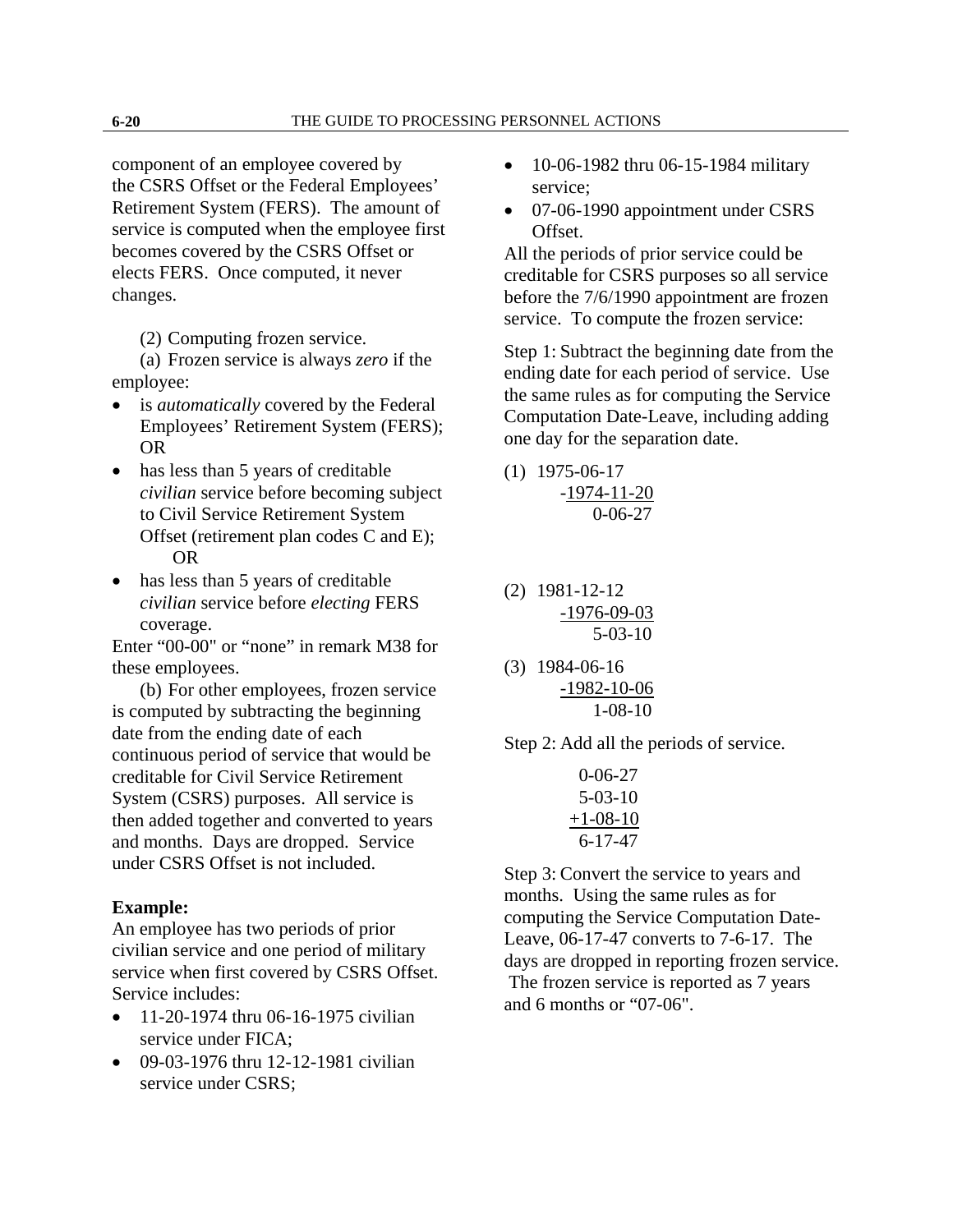## **Figure 6-3. 260-Day Work Year Chart**

<span id="page-19-0"></span>Give 1 year of credit for each 260 days worked. For amounts of less than 260 days, use this chart. Find the month entry at the top of the column in which number of days worked appears and then find the day entry at the left margin of the line on which the number of days appears. Example: 120 days worked convert to 5 months and 16 days of credit.

| Months           |                  |                   |                 |                            |                            |                 |                 |                 |                 |                 |                  |                  |
|------------------|------------------|-------------------|-----------------|----------------------------|----------------------------|-----------------|-----------------|-----------------|-----------------|-----------------|------------------|------------------|
| Days             | Under<br>$1$ mo. | $1$ mo.<br>and up | 2 mo.<br>and up | $3 \text{ mo}$ .<br>and up | $4 \text{ mo}$ .<br>and up | 5 mo.<br>and up | 6 mo.<br>and up | 7 mo.<br>and up | 8 mo.<br>and up | 9 mo.<br>and up | 10 mo.<br>and up | 11 mo.<br>and up |
| $\boldsymbol{0}$ |                  |                   | 43              | 65                         |                            | 108             | 130             |                 | 173             | 195             |                  | 238              |
| $\mathbf{1}$     |                  | 22                | 44              |                            | 87                         | 109             |                 | 152             | 174             |                 | 217              | 239              |
| $\overline{c}$   | $\mathbf{1}$     | 23                |                 | 66                         | 88                         |                 | 131             | 153             |                 | 196             | 218              |                  |
| 3                | $\overline{2}$   | 24                | 45              | 67                         | 89                         | 110             | 132             | 154             | 175             | 197             | 219              | 240              |
| $\overline{4}$   | $\mathfrak{Z}$   |                   | 46              | 68                         |                            | 111             | 133             |                 | 176             | 198             |                  | 241              |
| 5                |                  | 25                | 47              |                            | 90                         | 112             |                 | 155             | 177             |                 | 220              | 242              |
| 6                | $\overline{4}$   | 26                |                 | 69                         | 91                         |                 | 134             | 156             |                 | 199             | 221              |                  |
| $\tau$           | 5                |                   | 48              | $70\,$                     |                            | 113             | 135             |                 | 178             | 200             |                  | 243              |
| 8                |                  | 27                | 49              |                            | 92                         | 114             |                 | 157             | 179             |                 | 222              | 244              |
| 9                | 6                | $28\,$            | 50              | 71                         | 93                         | 115             | 136             | 158             | 180             | 201             | 223              | 245              |
| 10               | $\tau$           | 29                |                 | $72\,$                     | 94                         |                 | 137             | 159             |                 | 202             | 224              |                  |
| 11               | $8\,$            |                   | 51              | 73                         |                            | 116             | 138             |                 | 181             | 203             |                  | 246              |
| 12               |                  | 30                | 52              |                            | 95                         | 117             |                 | 160             | 182             |                 | 225              | 247              |
| 13               | 9                | 31                |                 | 74                         | 96                         |                 | 139             | 161             |                 | 204             | 226              |                  |
| 14               | 10               | 32                | 53              | 75                         |                            | 118             | 140             |                 | 183             | 205             |                  | 248              |
| 15               | 11               |                   | 54              | 76                         | 97                         | 119             | 141             | 162             | 184             | 206             | 227              | 249              |
| 16               |                  | 33                | 55              |                            | 98                         | 120             |                 | 163             | 185             |                 | 228              | 250              |
| 17               | 12               | 34                |                 | 77                         | 99                         |                 | 142             | 164             |                 | 207             | 229              |                  |
| 18               | 13               |                   | 56              | 78                         |                            | 121             | 143             |                 | 186             | 208             |                  | 251              |
| 19               |                  | 35                | 57              |                            | 100                        | 122             |                 | 165             | 187             |                 | 230              | 252              |
| $20\,$           | 14               | 36                |                 | 79                         | 101                        |                 | 144             | 166             |                 | 209             | 231              |                  |
| 21               | 15               | 37                | 58              | 80                         | 102                        | 123             | 145             | 167             | 188             | 210             | 232              | 253              |
| 22               | 16               |                   | 59              | 81                         |                            | 124             | 146             |                 | 189             | 211             |                  | 254              |
| 23               |                  | 38                | 60              |                            | 103                        | 125             |                 | 168             | 190             |                 | 233              | 255              |
| 24               | 17               | 39                | 61              | 82                         | 104                        |                 | 147             | 169             |                 | 212             | 234              |                  |
| 25               | 18               |                   |                 | 83                         |                            | 126             | 148             |                 | 191             | 213             |                  | 256              |
| 26               |                  | 40                | 62              |                            | 105                        | 127             |                 | 170             | 192             |                 | 235              | 257              |
| 27               | 19               | 41                | 63              | 84                         | 106                        | 128             | 149             | 171             | 193             | 214             | 236              | 258              |
| 28               | 20               | 42                |                 | 85                         | 107                        |                 | 150             | 172             |                 | 215             | 237              |                  |
| 29               | 21               |                   | 64              | 86                         |                            | 129             | 151             |                 | 194             | 216             |                  | 259              |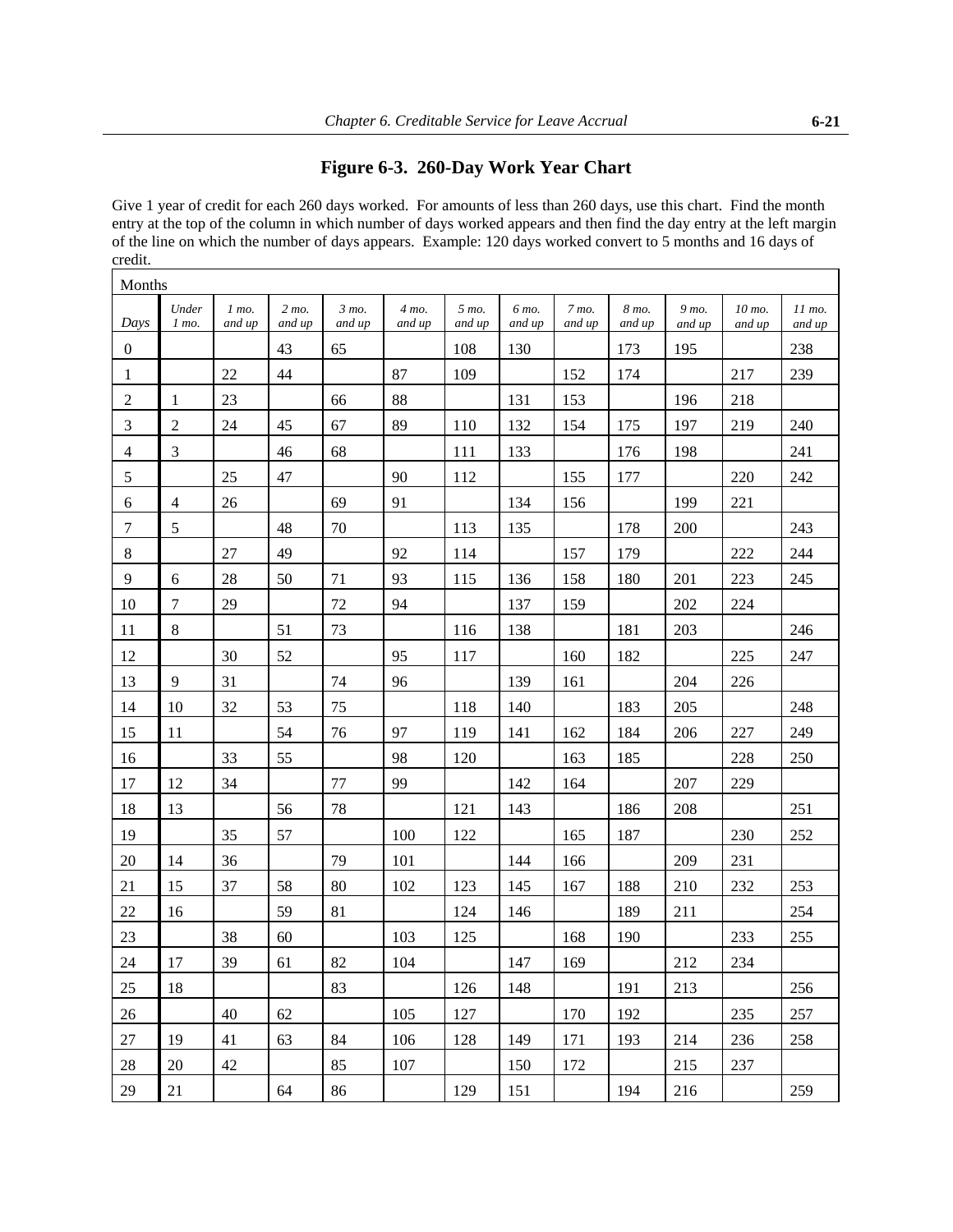## **Figure 6-4. 2087-Hour Work Year Chart**

<span id="page-20-0"></span>Give 1 year of credit for each 2087 hours worked. Use this chart for amounts of less than 2087 hours. If the number of hours worked is not on the chart, use the next higher entry (example: for 195 hours, use 197). Find the month entry at the top of the column in which number appears and then find the day entry at the left margin. Example: 197 hours converts to 1 month and 4 days of credit.

| Months           |                    |                         |                          |                          |                          |             |             |                          |             |             |              |              |
|------------------|--------------------|-------------------------|--------------------------|--------------------------|--------------------------|-------------|-------------|--------------------------|-------------|-------------|--------------|--------------|
| Days             | $\theta$<br>and up | $\mathcal{I}$<br>and up | $\overline{c}$<br>and up | $\mathfrak{Z}$<br>and up | $\overline{4}$<br>and up | 5<br>and up | 6<br>and up | $\overline{7}$<br>and up | 8<br>and up | 9<br>and up | 10<br>and up | 11<br>and up |
| $\boldsymbol{0}$ | $\mathbf{0}$       | 174                     | 348                      | 522                      | 696                      | 870         | 1044        | 1217                     | 1391        | 1565        | 1739         | 1913         |
| 1                | 6                  | 180                     | 354                      | 528                      | 701                      | 875         | 1049        | 1223                     | 1397        | 1571        | 1745         | 1919         |
| $\overline{c}$   | 12                 | 186                     | 359                      | 533                      | 707                      | 881         | 1055        | 1229                     | 1403        | 1577        | 1751         | 1925         |
| 3                | 17                 | 191                     | 365                      | 539                      | 713                      | 887         | 1061        | 1235                     | 1409        | 1583        | 1757         | 1930         |
| 4                | 23                 | 197                     | 371                      | 545                      | 719                      | 893         | 1067        | 1241                     | 1415        | 1588        | 1762         | 1936         |
| 5                | 29                 | 203                     | 377                      | 551                      | 725                      | 899         | 1072        | 1246                     | 1420        | 1594        | 1768         | 1942         |
| 6                | 35                 | 209                     | 383                      | 557                      | 730                      | 904         | 1078        | 1252                     | 1426        | 1600        | 1774         | 1948         |
| 7                | 41                 | 214                     | 388                      | 562                      | 736                      | 910         | 1084        | 1258                     | 1432        | 1606        | 1780         | 1954         |
| 8                | 46                 | 220                     | 394                      | 568                      | 742                      | 916         | 1090        | 1264                     | 1438        | 1612        | 1786         | 1959         |
| 9                | 52                 | 226                     | 400                      | 574                      | 748                      | 922         | 1096        | 1270                     | 1444        | 1617        | 1791         | 1965         |
| 10               | 58                 | 232                     | 406                      | 580                      | 754                      | 928         | 1101        | 1275                     | 1449        | 1623        | 1797         | 1971         |
| 11               | 64                 | 238                     | 412                      | 586                      | 759                      | 933         | 1107        | 1281                     | 1455        | 1629        | 1803         | 1977         |
| 12               | 70                 | 243                     | 417                      | 591                      | 765                      | 939         | 1113        | 1287                     | 1461        | 1635        | 1809         | 1983         |
| 13               | 75                 | 249                     | 423                      | 597                      | 771                      | 945         | 1119        | 1293                     | 1467        | 1641        | 1815         | 1988         |
| 14               | 81                 | 255                     | 429                      | 603                      | 777                      | 951         | 1125        | 1299                     | 1472        | 1646        | 1820         | 1994         |
| 15               | 87                 | 261                     | 435                      | 609                      | 783                      | 957         | 1130        | 1304                     | 1478        | 1652        | 1826         | 2000         |
| 16               | 93                 | 267                     | 441                      | 615                      | 788                      | 962         | 1136        | 1310                     | 1484        | 1658        | 1832         | 2006         |
| 17               | 99                 | 272                     | 446                      | 620                      | 794                      | 968         | 1142        | 1316                     | 1490        | 1664        | 1838         | 2012         |
| 18               | 104                | 278                     | 452                      | 626                      | 800                      | 974         | 1148        | 1322                     | 1496        | 1670        | 1844         | 2017         |
| 19               | 110                | 284                     | 458                      | 632                      | 806                      | 980         | 1154        | 1328                     | 1501        | 1675        | 1849         | 2023         |
| 20               | 116                | 290                     | 464                      | 638                      | 812                      | 986         | 1159        | 1333                     | 1507        | 1681        | 1855         | 2029         |
| 21               | 122                | 296                     | 470                      | 643                      | 817                      | 991         | 1165        | 1339                     | 1513        | 1687        | 1861         | 2035         |
| 22               | 128                | 301                     | 475                      | 649                      | 823                      | 997         | 1171        | 1345                     | 1519        | 1693        | 1867         | 2041         |
| 23               | 133                | 307                     | 481                      | 655                      | 829                      | 1003        | 1177        | 1351                     | 1525        | 1699        | 1873         | 2046         |
| 24               | 139                | 313                     | 487                      | 661                      | 835                      | 1009        | 1183        | 1357                     | 1530        | 1704        | 1878         | 2052         |
| $25\,$           | 145                | 319                     | 493                      | 667                      | 841                      | 1015        | 1188        | 1362                     | 1536        | 1710        | 1884         | 2058         |
| $26\,$           | 151                | 325                     | 499                      | 672                      | 846                      | 1020        | 1194        | 1368                     | 1542        | 1716        | 1890         | 2064         |
| $27\,$           | 157                | 330                     | 504                      | 678                      | 852                      | 1026        | 1200        | 1374                     | 1548        | 1722        | 1896         | 2070         |
| 28               | 162                | 336                     | 510                      | 684                      | 858                      | 1032        | 1206        | 1380                     | 1554        | 1728        | 1901         | 2075         |
| 29               | 168                | 342                     | 516                      | 690                      | 864                      | 1038        | 1212        | 1386                     | 1559        | 1733        | 1907         | 2081         |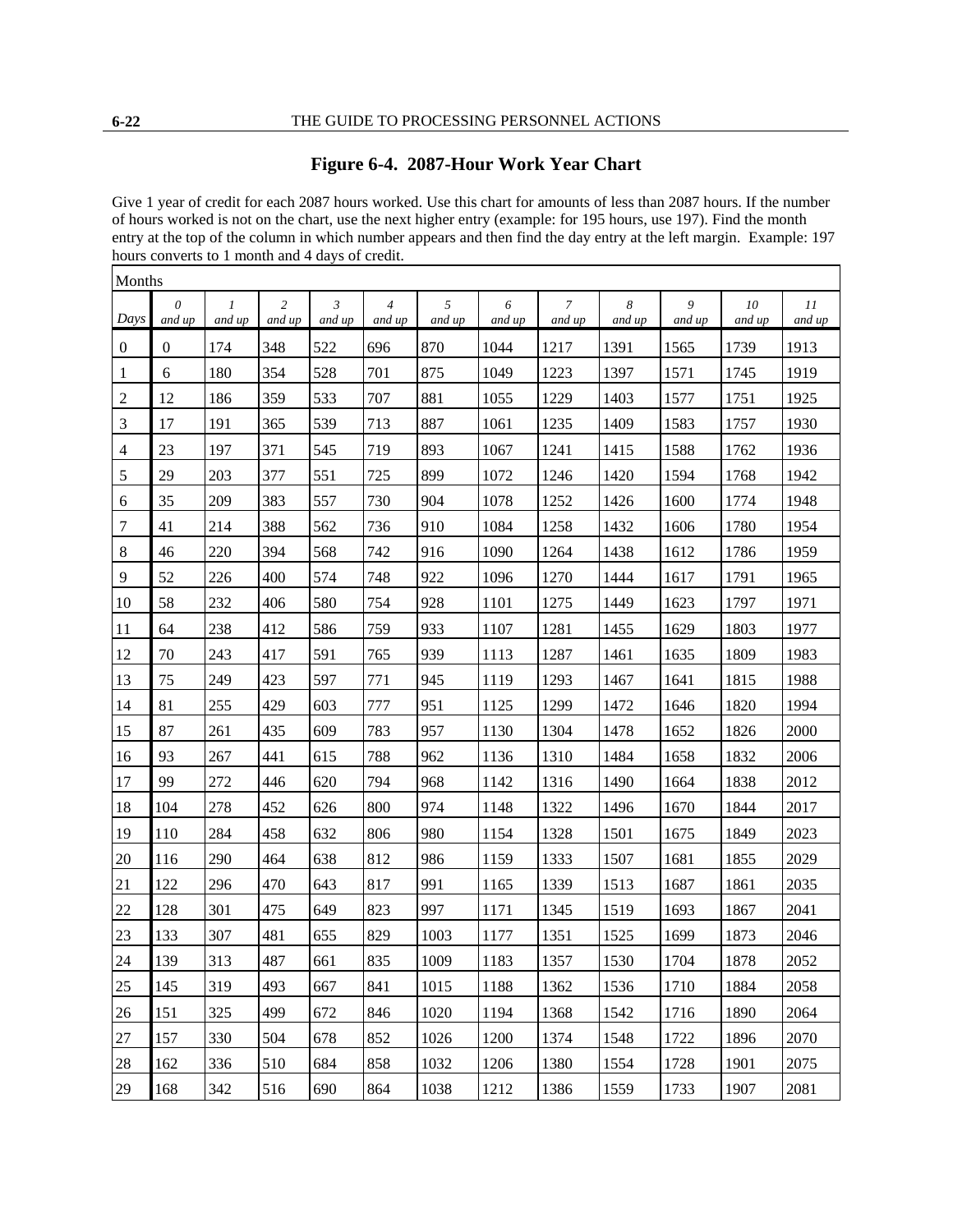<span id="page-21-0"></span>

| $\boldsymbol{R}$<br>U |                 |                |                                                                               |                        |                                                              |
|-----------------------|-----------------|----------------|-------------------------------------------------------------------------------|------------------------|--------------------------------------------------------------|
| L<br>E                | If Month Is     | And Day is     | <b>Then</b>                                                                   | And                    | And                                                          |
| $\mathbf{1}$          | More than<br>12 | Any number     | Use remainder for<br>Divide month by<br>12 and add result<br>month<br>to year |                        | Go to following<br>rules to create<br>Month-Day<br>Relation. |
| $\overline{c}$        | $\Omega$        | $\Omega$       | Subtract 1 from<br>year                                                       | Change month to<br>11  | Change day to 30.                                            |
| $\overline{3}$        |                 | $1 - 31$       |                                                                               | Change month to<br>12  | Do not change day.                                           |
| $\overline{4}$        |                 | 32 or more     | Divide days by 30                                                             | Add result to<br>month | Use remainder for<br>day (see note 1).                       |
| 5                     | $\mathbf{1}$    | $\overline{0}$ | Subtract 1 from<br>year                                                       | Change month to<br>12  | Change day to 31.                                            |
| 6                     |                 | 32 or more     | Divide days by 30                                                             | Add result to<br>month | Use remainder for<br>day (see note 1).                       |
| $\overline{7}$        | $\overline{2}$  | $\Omega$       | Subtract 1 from<br>month                                                      |                        | Change day to 31.                                            |
| 8                     |                 | 29-30          | Change day to 28<br>(see Note 2 of this<br>table).                            |                        |                                                              |
| 9                     |                 | 31 or more     | Divide days by 30                                                             | Add result to<br>month | Use remainder for<br>day (see note 1).                       |
| 10                    | $\overline{3}$  | $\Omega$       | Subtract 1 from<br>month                                                      |                        | Change day to 28<br>(see note 2).                            |
| 11                    |                 | 32 or more     | Divide days by 30                                                             | Add result to<br>month | Use remainder for<br>day (see note 1).                       |

**Figure 6-5. Converting to a Realistic Calendar Date**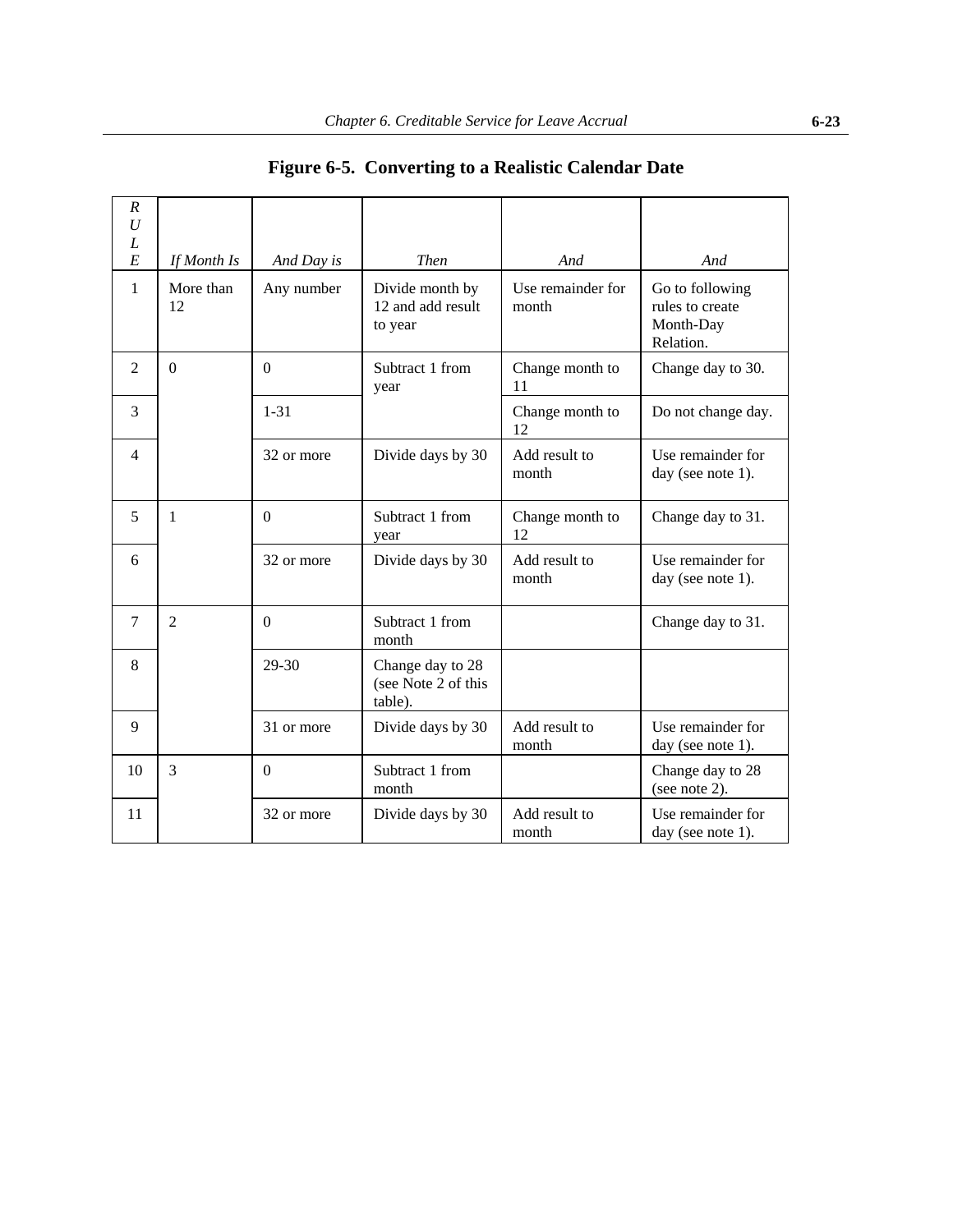| $\boldsymbol{R}$<br>$\boldsymbol{U}$<br>L |                       |            |                          |                        |                                           |
|-------------------------------------------|-----------------------|------------|--------------------------|------------------------|-------------------------------------------|
| E                                         | If Month Is           | And Day is | <b>Then</b>              | And                    | And                                       |
| 12                                        | 4, 6, 9, or 11        | $\Omega$   | Subtract 1 from<br>month |                        | Change day to<br>31.                      |
| 13                                        |                       | 31 or more | Divide days by<br>30     | Add result to<br>month | Use remainder<br>for day (see note<br>1). |
| 14                                        | 5, 7, 8, 10, or<br>12 | $\Omega$   | Subtract 1 from<br>month |                        | Change day to 30<br>(see note 3).         |
| 15                                        |                       | 32 or more | Divide days by<br>30     | Add result to<br>month | Use remainder<br>for day (see note<br>1). |

## **Figure 6-5. Converting to a Realistic Calendar Date (Continued)**

NOTES:

1. When proper Month-Day relationship is not created, use rule that applies to situation.

2. When year is a leap year (for example, 1984, 1988, 1992, 1996, or another Presidential election year), change day to 29.

3. When new month is 7 (July), use 31 rather than 30.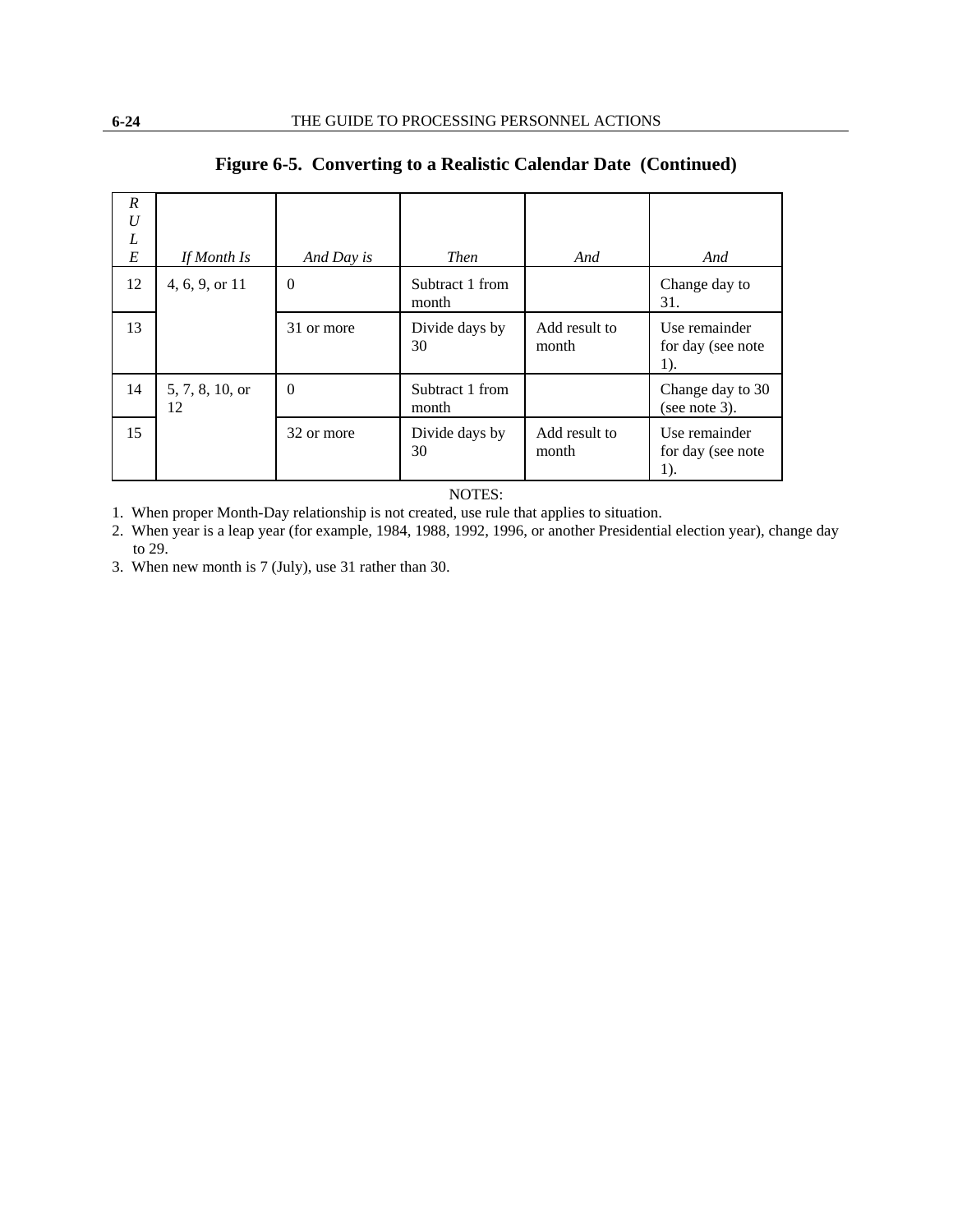## **Figure 6-6. Example of Service Computation Date-Leave Calculation**

<span id="page-23-0"></span>An individual is appointed in the Department of the Treasury on November 15, 1998. On the Standard Form 144, Statement of Prior >Federal< Service, the employee claimed the following Governmental service. The service is shown in chronological order.

- 1. U.S. Army Reserves from 1981 through 1986.
- 2. Contractor working for the Department of Labor from September 7, 1981 thru December 13, 1983.
- 3. Appointment with the Defense Logistics Agency from April 20, 1986 thru August 29, 1992.
- 4. Appointment with Department of the Interior from September 2, 1992 thru December 31, 1992.
- 5. Appointment with Department of Commerce on part time work schedule from February 24, 1993 thru July 7, 1993.
- 6. Appointment with Department of Agriculture on part time work schedule from March 6, 1993 thru September 9, 1994.
- 7. Appointment with Department of Veterans Affairs on intermittent work schedule from October 1, 1994 thru September 30, 1997.

Additional information:

- 1. The DD 214 showed one year, one month, and four days active duty in the Reserves.
- 2. The Official Personnel Folder showed seven months of leave without pay during calendar year 1988; this leave was not for uniformed service or due to compensable injury.
- 3. The Official Personnel Folder showed a total of 2,134 hours in pay status during the intermittent appointment.

The Worksheet equivalent of the Standard Form 144-A documenting the Service Computation Date-Leave determination is on the next page. Note that:

- 1. The three day break in service between the Defense Logistics Agency appointment and the Department of the Interior appointment is creditable time. For purposes of the calculation, the time is added to the first (Defense Logistics Agency) appointment.
- 2. The concurrent appointments in the Departments of Commerce and Agriculture are treated as one appointment for purposes of the calculation since credit is limited to calendar time.
- 3. The hours worked during the intermittent appointment were changed to calendar time using the chart in Figure 6-4. The credit for hours worked does not exceed the calendar time. (If it did, the calendar time would be the maximum amount credited.)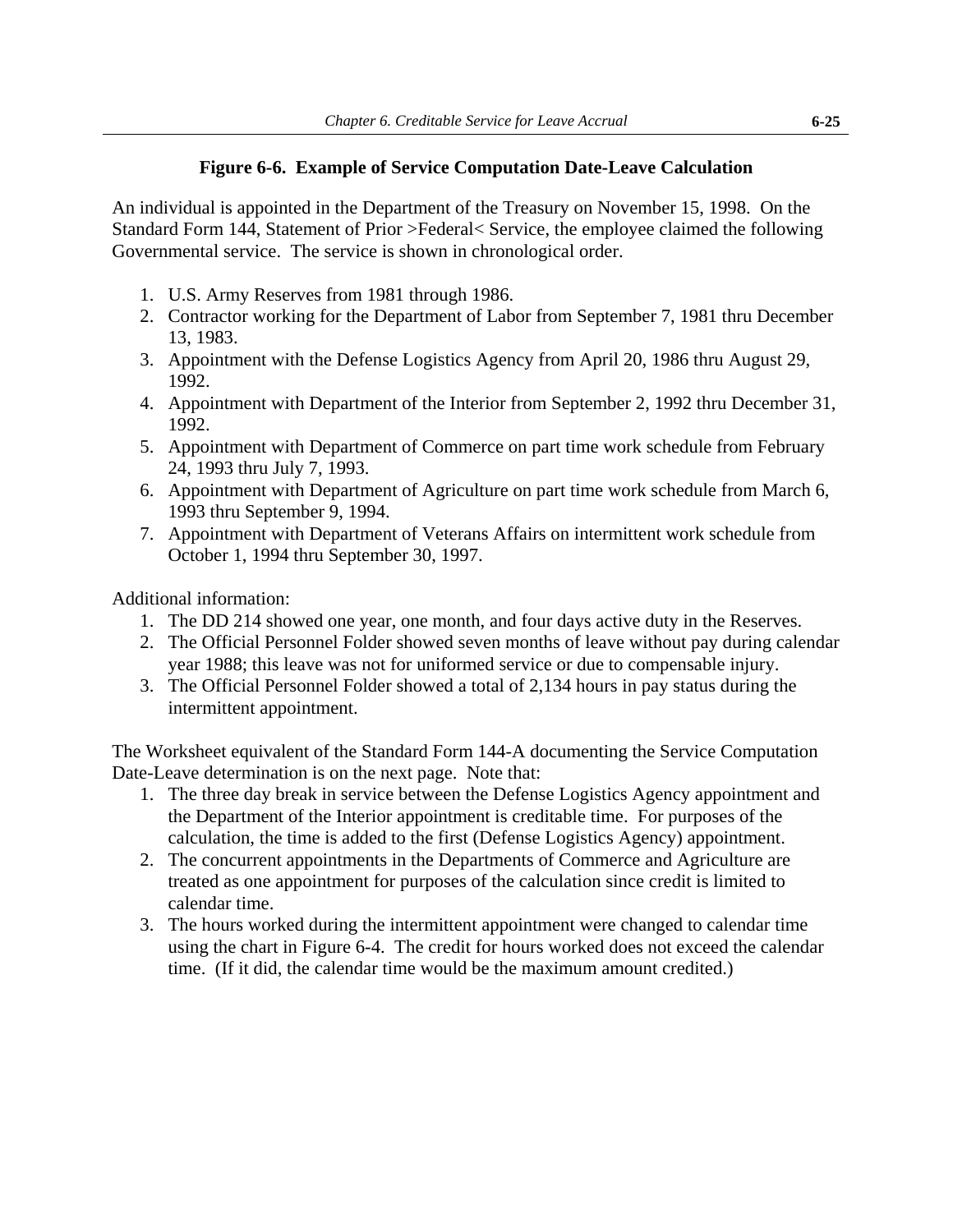## **Figure 6-6. Example of Service Computation Date-Leave Calculation**

| STATEMENT OF PRIOR SERVICE -- WORKSHEET                                                                                                                                                                                                                                             |      |                                       |                |                        |              |                                               |                                                                |  |  |
|-------------------------------------------------------------------------------------------------------------------------------------------------------------------------------------------------------------------------------------------------------------------------------------|------|---------------------------------------|----------------|------------------------|--------------|-----------------------------------------------|----------------------------------------------------------------|--|--|
| Name (Last, First, Middle Initial)<br>Tickle, Elmo, M.                                                                                                                                                                                                                              |      | Social Security Number<br>000-00-0000 |                |                        |              | Date of Birth (Month, Day, Year)<br>3/30/1965 |                                                                |  |  |
| <b>ADDITIONAL INSTRUCTIONS:</b> Enter the appointment and separation dates in columns (A) and (B) below, using the numerical equivalent of<br>the month. See Chapter 6 of The Guide to Processing Personnel Actions for instructions on computing service computation dates (SCDs). |      |                                       |                |                        |              |                                               |                                                                |  |  |
| PART I - CREDITABLE SERVICE AND SERVICE COMPUTATION DATE FOR LEAVE PURPOSES                                                                                                                                                                                                         |      |                                       |                |                        |              |                                               |                                                                |  |  |
| <b>CREDITABLE SERVICE -</b><br>NAME OF AGENCY/ORGANIZATION                                                                                                                                                                                                                          |      | (A)<br><b>APPOINTMENT DATE</b>        |                | (B)<br>SEPARATION DATE |              |                                               | NONCREDITABLE SERVICE<br>(Explain noncreditable time listed in |  |  |
| (List only periods that are creditable)<br>for leave purposes)                                                                                                                                                                                                                      | Year | Month                                 | Day            | Year                   | Month        | Day                                           | Column (A), such as "lost time"<br>during military service)    |  |  |
| <b>U.S. Army Reserves</b>                                                                                                                                                                                                                                                           |      |                                       |                | $\mathbf{1}$           | $\mathbf{1}$ | $\overline{4}$                                | Ltd to active duty time                                        |  |  |
| Defense Logistics Agency                                                                                                                                                                                                                                                            | 1986 | $\overline{4}$                        | 20             | 1992                   | 9            | $\mathbf{1}$                                  |                                                                |  |  |
|                                                                                                                                                                                                                                                                                     |      | $\mathbf{1}$                          |                |                        |              |                                               | Excess LWOP - CY 1988                                          |  |  |
| Dept of Interior                                                                                                                                                                                                                                                                    | 1992 | $\mathbf Q$                           | $\overline{c}$ | 1992                   | 12           | 31                                            |                                                                |  |  |
| Comm & Agriculture - part time                                                                                                                                                                                                                                                      | 1993 | $\overline{c}$                        | 24             | 1994                   | 9            | 9                                             |                                                                |  |  |
| Dept of Vet Affairs<br>intermittent hours 2134                                                                                                                                                                                                                                      |      |                                       |                | 1                      |              | 9                                             |                                                                |  |  |
| No. of separations                                                                                                                                                                                                                                                                  |      |                                       |                |                        |              | $\overline{c}$                                |                                                                |  |  |
| <b>Entrance on Duty Date</b>                                                                                                                                                                                                                                                        | 1998 | 11                                    | 15             |                        |              |                                               |                                                                |  |  |
| Total noncreditable service                                                                                                                                                                                                                                                         |      |                                       |                |                        |              |                                               |                                                                |  |  |
| Total of appointment dates<br>(A)                                                                                                                                                                                                                                                   | 7969 | 27                                    | 61             |                        |              |                                               |                                                                |  |  |
| Total of separation dates<br>(B)                                                                                                                                                                                                                                                    | 5980 | 31                                    | 56             |                        |              |                                               |                                                                |  |  |
| <b>SCD-Leave</b><br>$(A)$ -<br>(B)                                                                                                                                                                                                                                                  | 1988 | 8                                     | 5              |                        |              |                                               |                                                                |  |  |
| PART II - CREDITABLE SERVICE AND SERVICE COMPUTATION DATE FOR REDUCTION-IN-FORCE (RIF) PURPOSES<br>Complete only in cases where the amount of service that is creditable for RIF purposes differs from the amount creditable for leave purposes.                                    |      |                                       |                |                        |              |                                               |                                                                |  |  |
| [This portion of the form is not shown for this example.]                                                                                                                                                                                                                           |      |                                       |                |                        |              |                                               |                                                                |  |  |
| <b>REMARKS</b><br>1) Concurrent part time appointments limited to calendar time.                                                                                                                                                                                                    |      |                                       |                |                        |              |                                               |                                                                |  |  |
| Name of Person Computing SCD(s)<br>J. Reilly                                                                                                                                                                                                                                        |      |                                       |                |                        |              |                                               | Date SCD(s) Computed<br>11/15/1998                             |  |  |

NOTE: This version of the Standard Form 144-A was reformatted to fit on one page. Part II of the Form was not shown in this example.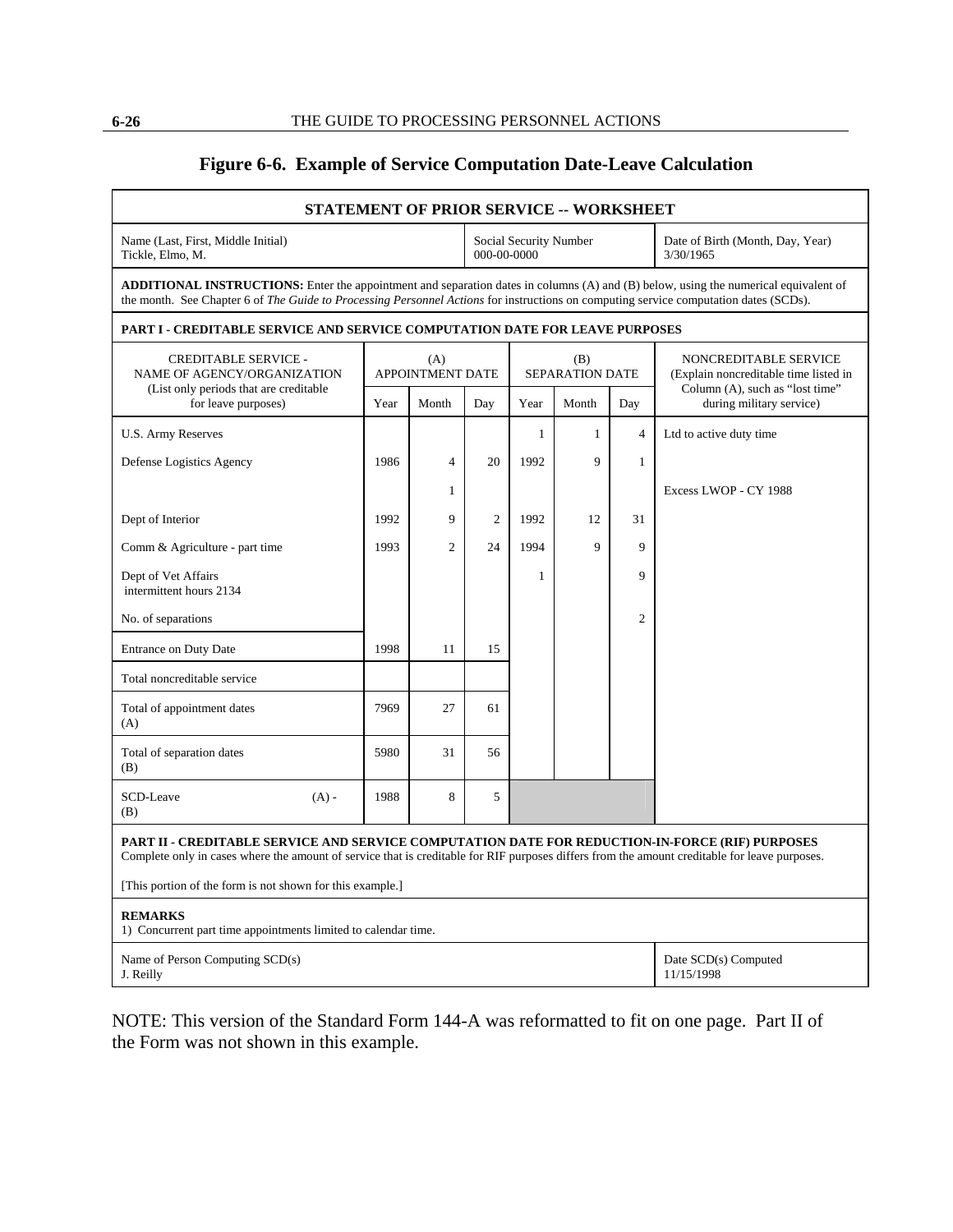#### <span id="page-25-0"></span>**Subchapter 3. Change in Service Computation Date-Leave.**

#### **3-1. Actions to Change the Service Computation Date-Leave.**

**a.** Process a separate Change in Service Computation Date (SCD) action when the employee's SCD-Leave changes and no other change occurs. Examples are when:

- additional periods of service are made creditable by statute or an Office of Personnel Management ruling;
- service claimed and verified at the time of appointment was not credited and should have been;
- the employee claims creditable service not previously claimed;
- service claimed at the time of appointment is later verified.

**b.** When an employee returns to duty after excess nonpay status, the Change in Service Computation Date (SCD) is effective the same date as the return to duty action. (See section 1-5b.) Document the SCD change as part of the return to duty action. Follow instructions in Chapter 16 of this **Guide.**

**c.** When an employee changes from an intermittent to a part time or full time schedule, the change in Service Computation Date (SCD) is effective the same date as the change in work schedule. (See section 2-2f.) Document the SCD change as part of the change in work schedule action. Follow instructions in Chapter 24 of this **Guide.**

**d.** When an employee with excess nonpay or on an intermittent work schedule separates, document the change in Service Computation Date (SCD) on the separation action. The change in SCD is effective the same date as the separation.

**e.** Process a correction when the Service Computation Date is changing because a mathematical or similar error was made in the previous computation.

#### **3-2. Use of the Standard Form 52.**

Use of the Standard Form 52 to process these actions is not required. Follow your agency's instructions.

#### **3-3. Processing Instructions.**

**a. Effective Date.** Use Table 6-1 to determine the appropriate effective date for a Change in Service Computation Date action. Note that corrections always have the same effective date as the original action.

**b. Nature of Action and Legal Authority.** Enter the following nature of action and authority in blocks 5 A-D of the Standard Form 50.

*Nature of Action Authority* 882 Chg in SCD VZM 5 U.S.C. 6303 **c. Service Computation Date.** Show

the new Service Computation Date-Leave in block 31 of the Standard Form 50.

**d. Remarks.** Use Table 6-1 to identify the required remarks. Also enter any additional remarks that are required by your agency or are necessary to explain the action.

**e. Standard Form (SF) 50.** Follow the instructions in Chapter 4 to complete the Standard Form 50. File one copy on the right side of the Official Personnel Folder; distribute other copies according to your agency's instructions.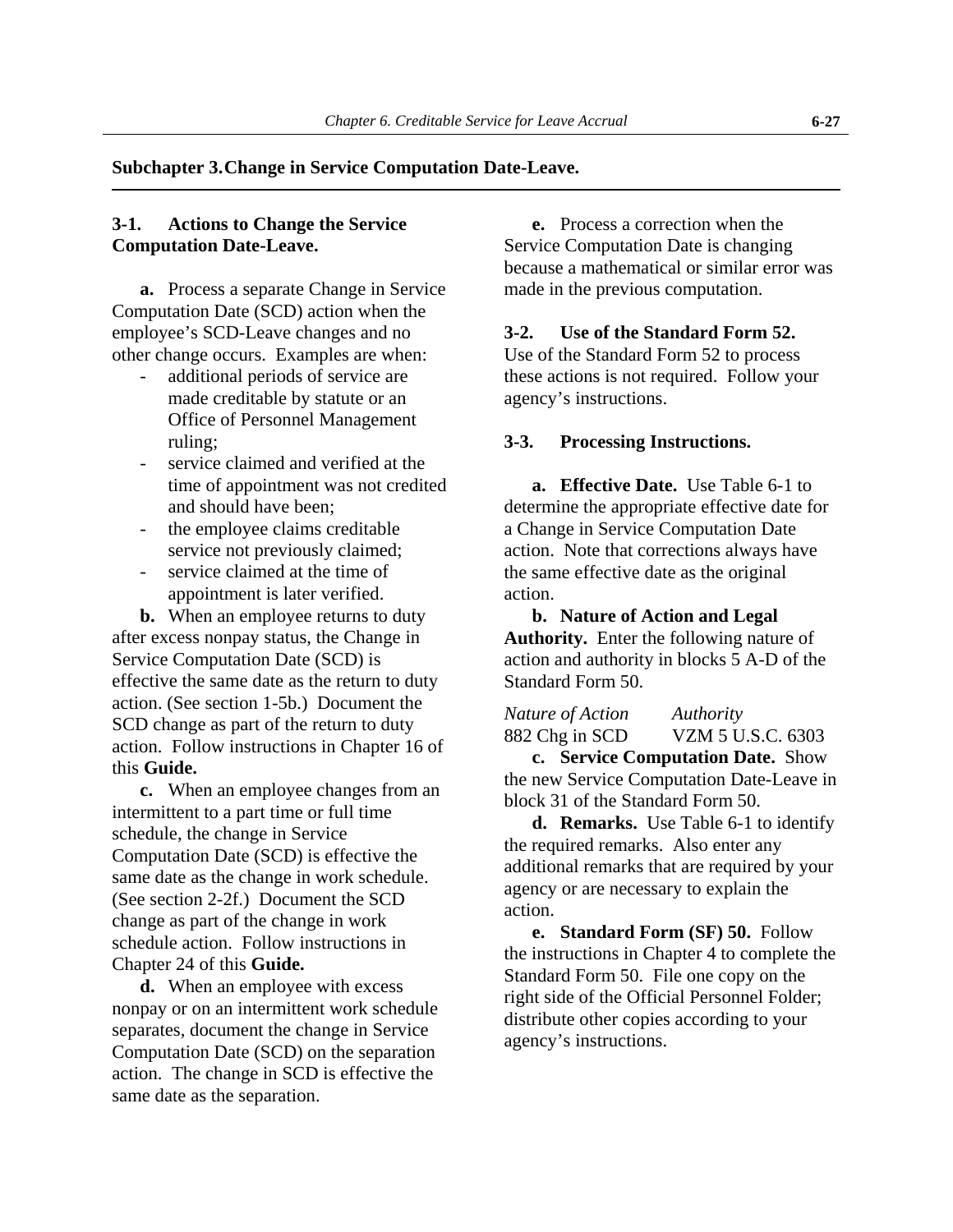| Table 6-1. Effective Date and Remarks for Appointment Actions or       |  |
|------------------------------------------------------------------------|--|
| <b>Actions Changing the Service Computation Date-Leave (continued)</b> |  |

<span id="page-26-0"></span>

| $\boldsymbol{R}$<br>$\boldsymbol{U}$<br>L<br>$\cal E$ | If                                                                                                                                                                                 | And                                                                                                                                                                                                                                       | <b>Then</b><br>Effective<br>Date is                                         | And<br>Required<br>Remark<br>Codes<br>Are | And Required Remarks Are                                                                                                                                                                                                                                                                                                                                       |
|-------------------------------------------------------|------------------------------------------------------------------------------------------------------------------------------------------------------------------------------------|-------------------------------------------------------------------------------------------------------------------------------------------------------------------------------------------------------------------------------------------|-----------------------------------------------------------------------------|-------------------------------------------|----------------------------------------------------------------------------------------------------------------------------------------------------------------------------------------------------------------------------------------------------------------------------------------------------------------------------------------------------------------|
| $\mathbf{1}$                                          | Civilian service<br>claimed by employee<br>is later made<br>creditable by statute<br>or Office of<br>Personnel<br>Management (OPM)<br>ruling                                       |                                                                                                                                                                                                                                           | Date set by<br>the statute or<br>the OPM<br>ruling                          | <b>B33</b>                                | Changes SCD from (date) to<br>reflect service which has been<br>ruled creditable.                                                                                                                                                                                                                                                                              |
| $\overline{2}$                                        | Employee claims<br>additional creditable<br>service not claimed at<br>time of appointment                                                                                          |                                                                                                                                                                                                                                           | Date<br>evidence of<br>service is<br>received in<br>the Personnel<br>Office | <b>B</b> 34                               | Changes SCD from (date) to<br>reflect previously unclaimed<br>service.                                                                                                                                                                                                                                                                                         |
| $\overline{3}$                                        | Employee is removed<br>from Uniformed<br>Service Temporary<br><b>Disability Retirement</b><br>List (TDRL) and<br>given a discharge                                                 |                                                                                                                                                                                                                                           | Date of<br>discharge                                                        | <b>B36</b>                                | Changes SCD from (date) upon<br>employee's receipt of discharge<br>from uniformed service.                                                                                                                                                                                                                                                                     |
| $\overline{4}$<br>>5                                  | Service claimed at<br>time of appointment<br>is now being credited<br>because it has just<br>been verified or<br>because credit was<br>improperly denied at<br>time of appointment | Employee was<br>appointed prior to<br>October 17, 2006,<br>while on terminal<br>leave pending<br>retirement from the<br>uniformed service<br>(Department of<br>Justice, Office of<br>Legal Counsel<br>Opinion dated<br>October 16, 2007)< | Date of<br>appointment<br>(see Note)                                        | <b>B</b> 35                               | Changes SCD from (date)<br>because (state reasons).                                                                                                                                                                                                                                                                                                            |
| >6<                                                   | Agency head or<br>designee approves<br>non-Federal service<br>credit prior to entry<br>on duty date per<br>Section $6303(e)$ of<br>title 5, United States<br>Code                  |                                                                                                                                                                                                                                           | Date of<br>appointment                                                      | <b>B73</b>                                | You are receiving (enter yrs. and<br>mos., e.g. 2 yrs., 6 mos.) credit<br>toward your SCD-Leave shown<br>in Block 31 for the following<br>period(s) of non-Federal service:<br>(list all applicable "from" and<br>"to" dates). This time is<br>permanently creditable unless<br>you fail to complete 1 full year of<br>continuous service with this<br>agency. |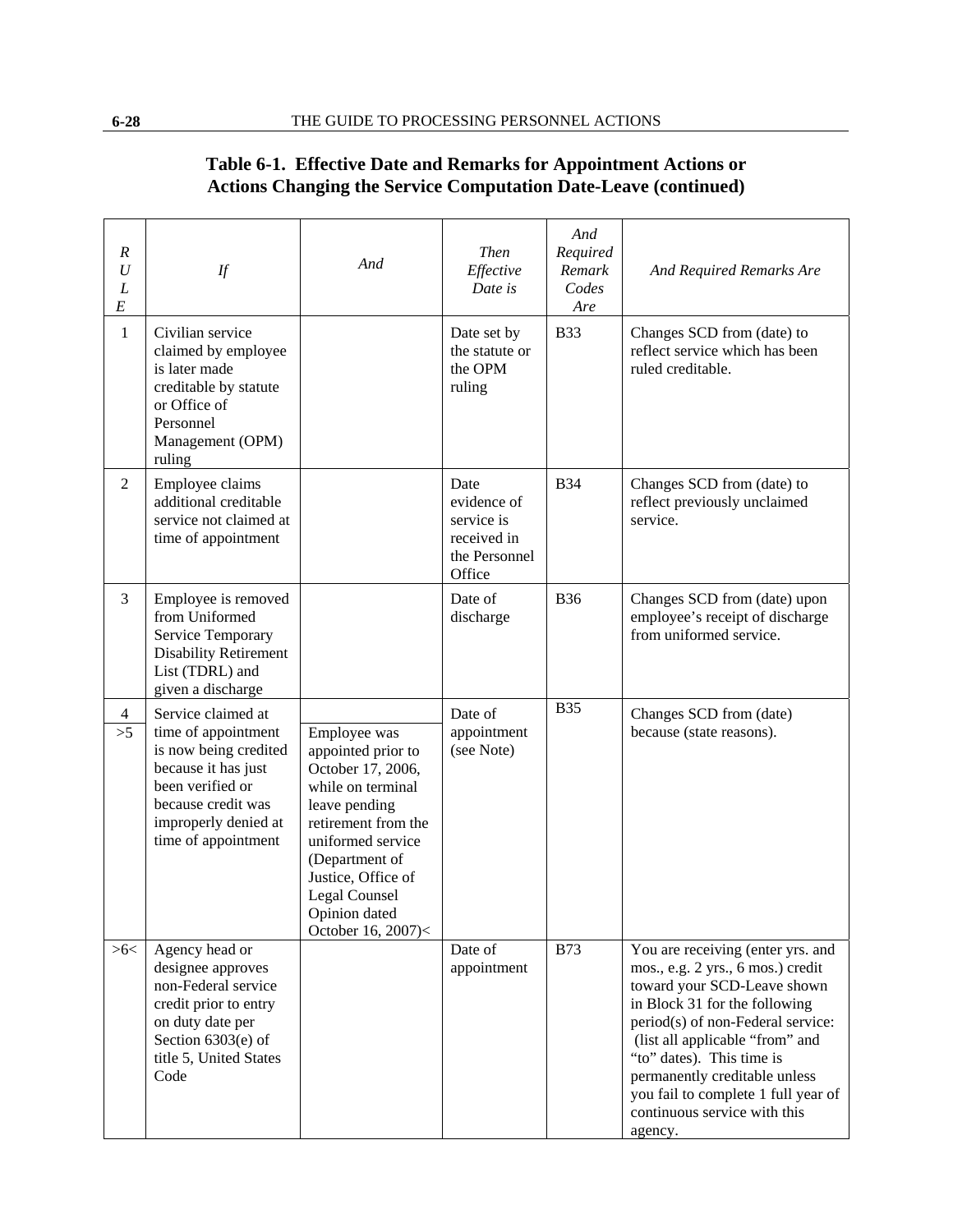| $\boldsymbol{R}$<br>$\boldsymbol{U}$<br>L<br>E | If                                                                                                                                                                                                                                                                                                                                     | And | <b>Then</b><br>Effective<br>Date is                   | And<br>Required<br>Remark<br>Codes<br>Are | And Required Remarks Are                                                                                                                                                                                                                                                                                                                                                |
|------------------------------------------------|----------------------------------------------------------------------------------------------------------------------------------------------------------------------------------------------------------------------------------------------------------------------------------------------------------------------------------------|-----|-------------------------------------------------------|-------------------------------------------|-------------------------------------------------------------------------------------------------------------------------------------------------------------------------------------------------------------------------------------------------------------------------------------------------------------------------------------------------------------------------|
| >7                                             | Agency head or<br>designee approves<br>military service credit<br>prior to entry on duty<br>date per Section<br>$6303(e)$ of title 5,<br><b>United States Code</b>                                                                                                                                                                     |     | Date of<br>appointment                                | <b>B74</b>                                | You are receiving (enter yrs. and<br>mos., e.g. 2 yrs., 6 mos.) credit<br>toward your SCD-Leave shown<br>in Block 31 for the following<br>period(s) of active duty military<br>service: (list all applicable<br>"from" and "to" dates). This<br>time is permanently creditable<br>unless you fail to complete 1 full<br>year of continuous service with<br>this agency. |
|                                                |                                                                                                                                                                                                                                                                                                                                        |     |                                                       | M39                                       | Creditable military service:<br>(enter yrs. and mos., e.g., "6 yrs,<br>7 mos.").                                                                                                                                                                                                                                                                                        |
| >8<                                            | Employee is receiving<br>credit for prior non-<br>Federal service or<br>active duty uniformed<br>service (5 U.S. Code<br>$6303(e)$ , and fails to<br>complete 1 full year of<br>continuous service<br>with the appointing<br>agency (i.e., employee<br>separates from Federal<br>service or transfers to<br>another Federal<br>agency) |     | Date of<br>separation<br>from<br>appointing<br>agency | <b>B75</b>                                | Changes SCD-Leave from (date)<br>because employee failed to<br>complete 1 full year of<br>continuous service with the<br>appointing agency.                                                                                                                                                                                                                             |

## **Table 6-1. Effective Date and Remarks for Appointment Actions or Actions Changing the Service Computation Date-Leave (continued)**